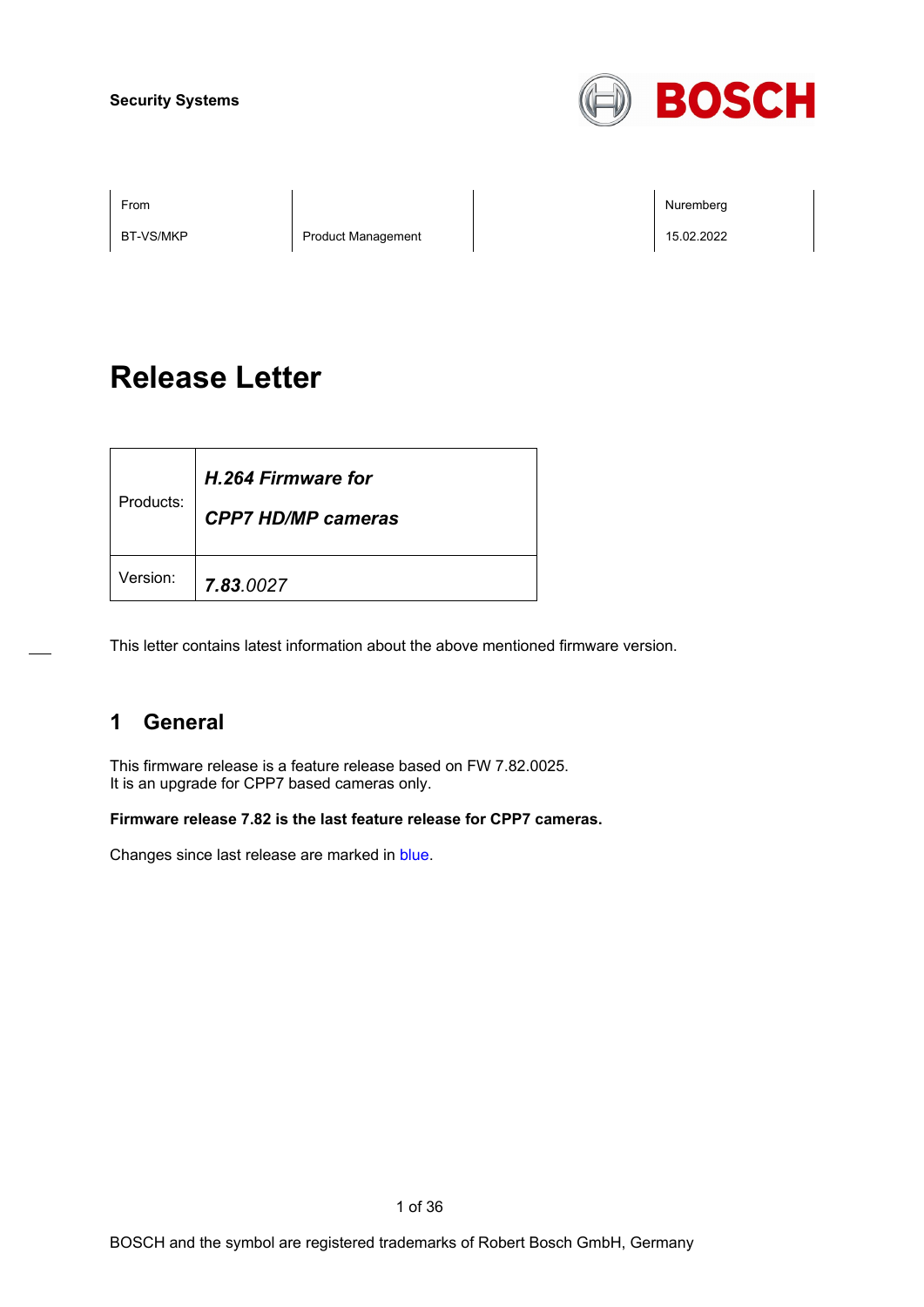

BT-VS/MKP | Product Management | 15.02.2022

From the second contract of the second contract of the second contract of the second contract of the second contract of the second contract of the second contract of the second contract of the second contract of the second

## **2 Applicable products:**

- DINION IP starlight 6000
- DINION IP starlight 7000
- FLEXIDOME IP starlight 6000
- FLEXIDOME IP starlight 7000
- DINION IP thermal 8000
- DINION IP thermal 9000 RM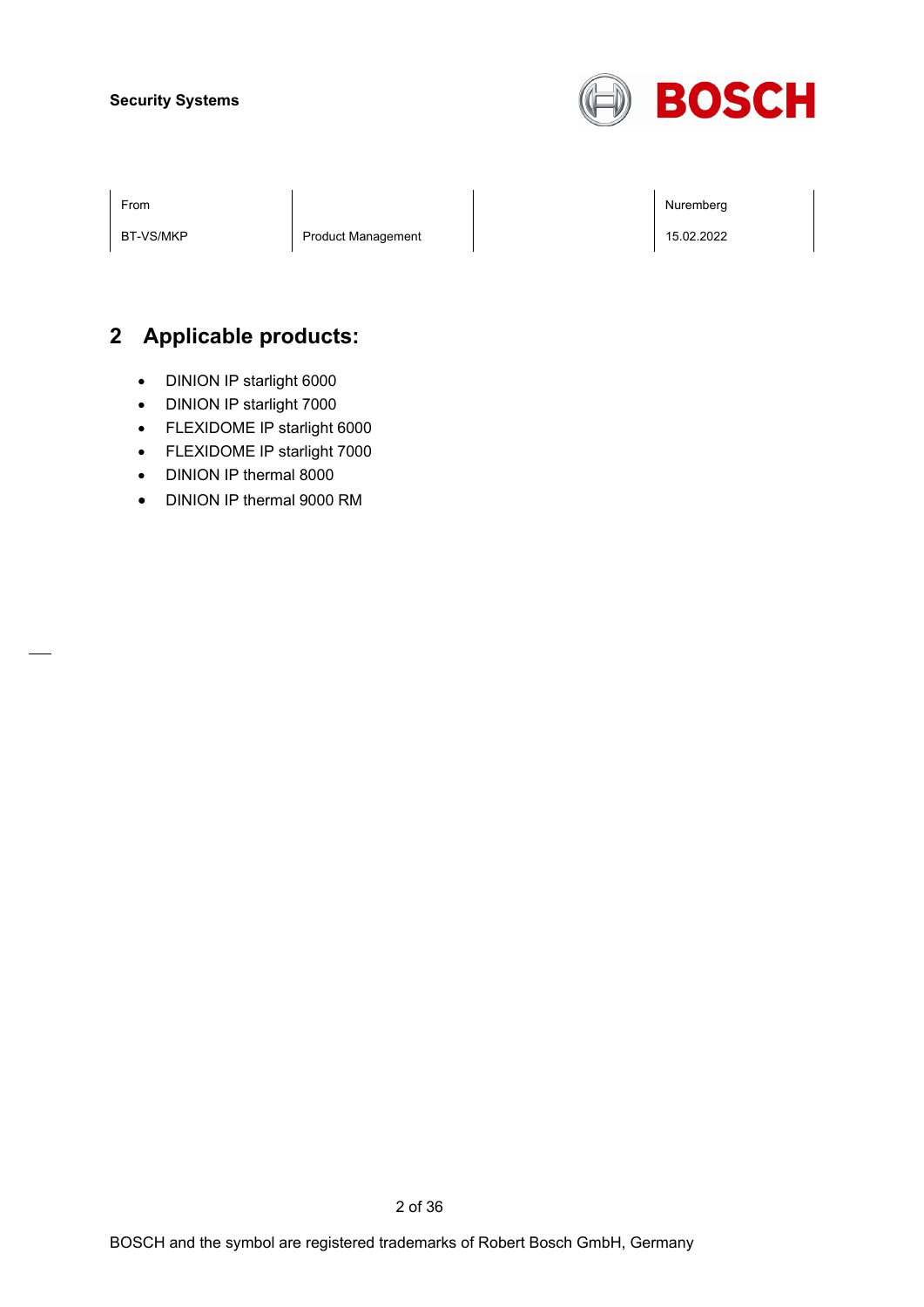

BT-VS/MKP Product Management 15.02.2022

From the second contract of the second contract of the second contract of the second contract of the second contract of the second contract of the second contract of the second contract of the second contract of the second

## **3 Important notes:**

## *3.1 Two-factor authenticated firmware signature*

The security of the signature of the firmware file has been strengthened by using a two-factor authentication process for signing the final released firmware file. This new process has been prepared for with firmware 6.50 and comes into effect with succeeding versions.

The new signature protects from non-released versions being installed in production systems. As a result, pre-release (beta) versions, required sometimes in projects, need to have a special license installed prior to the firmware update. Requests for pre-release versions need to be handled via tech support tickets in order to allow tracking and require a concession signed by the customer.

In case a firmware must be downgraded from a device with firmware 6.51 or higher installed, the downgrade is only possible via firmware 6.50 with an updated signature. Please contact our customer service or technical support to get a link to this firmware.

## *3.2 Firmware file encryption*

In order to upload version 6.51 or higher to a device running a firmware version below 6.50, you need to upgrade first to version 6.50, since older firmware versions do not support firmware file decryption. This can be achieved by uploading the combined firmware file multiple times until the required firmware version is installed.

## *3.3 "Originally manufactured" certificate*

Since firmware version 6.30 all cameras are prepared to receive a unique Bosch certificate during production, assigned and enrolled by Escrypt LRA. These certificates prove that every device is an original Bosch-manufactured and untampered unit.

Escrypt is a Bosch-owned company, providing the Bosch certificate authority (CA). Enrollment of the certificates in production is asynchronous to this firmware release.

## *3.4 Secure Element ("TPM")*

All CPP7 devices incorporate a secure microcontroller, which we call our Secure Element. "A Secure Element is a tamper-resistant platform capable of securely hosting applications and their confidential and cryptographic data (for example cryptographic keys) in accordance with the rules and security requirements set by well-identified trusted authorities."<sup>[1](#page-2-0)</sup> In this specific case the requirements are defined in the Trusted Platform Module library specification defined by the Trusted Computing Group (TCG). As the Secure Element supports the main functionalities specified by TCG, the ones needed for an IoT device, it is often referred to as a "TPM".

Due to security reasons, the firmware or functionality of the secure crypto-microcontroller cannot be altered in the field.

Thus, not all new security features become available on devices with older secure cryptomicrocontroller hardware or firmware revisions.

<span id="page-2-0"></span><sup>1</sup> [https://globalplatform.org/wp-content/uploads/2018/05/Introduction-to-Secure-Element-15May2018.pdf,](https://globalplatform.org/wp-content/uploads/2018/05/Introduction-to-Secure-Element-15May2018.pdf) page 1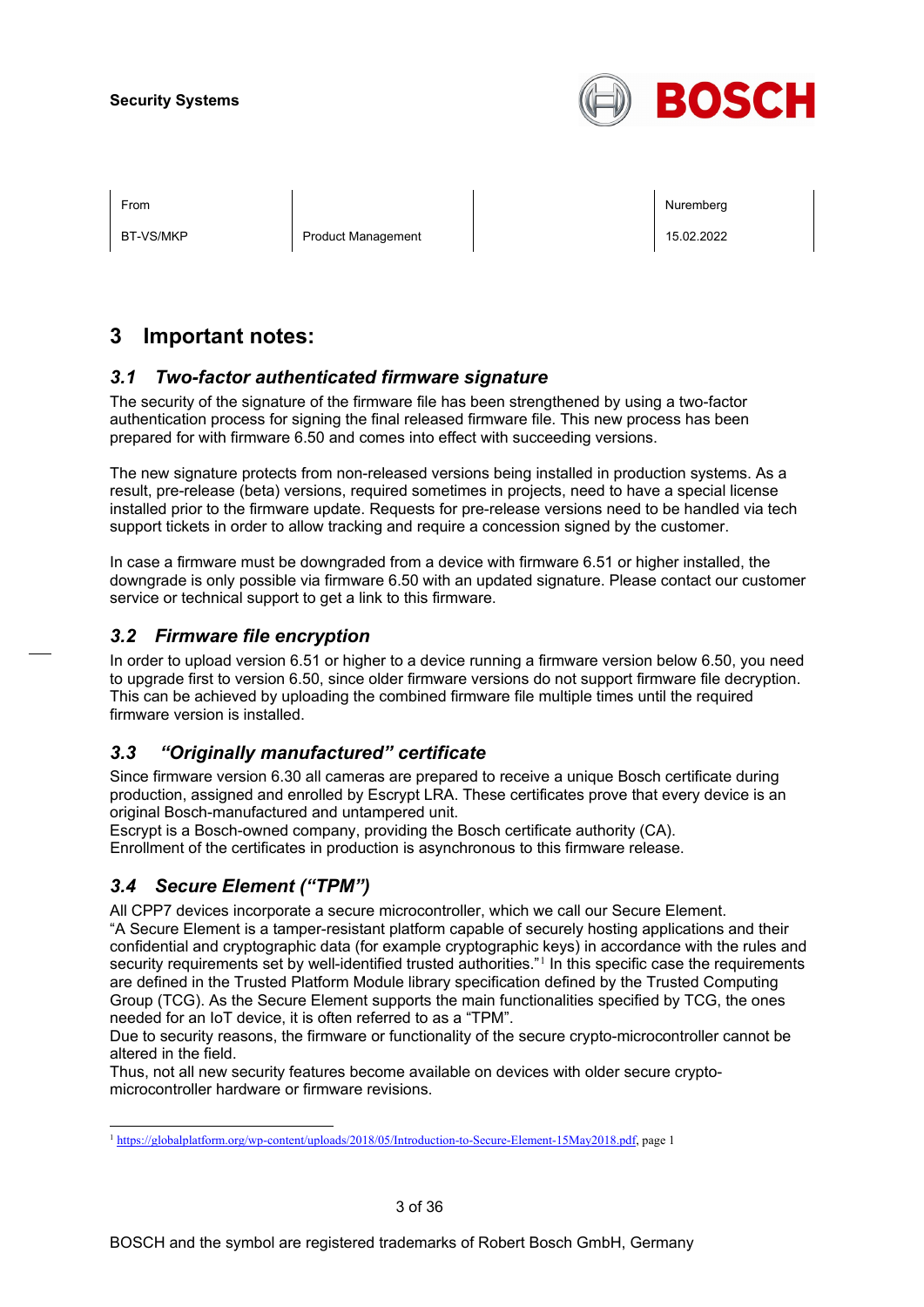

BT-VS/MKP Product Management 2008 Product Management 2008

From the second contract of the second contract of the second contract of the second contract of the second contract of the second contract of the second contract of the second contract of the second contract of the second

## *3.5 Open Source Software*

Bosch Security Systems is advocate of integrating open source software into its products. The use of open source software is noted in the *Service* menu on the *System Overview* page of every camera's web interface. For general information regarding open source software in Bosch Security Systems, please visit<http://www.boschsecurity.com/oss> .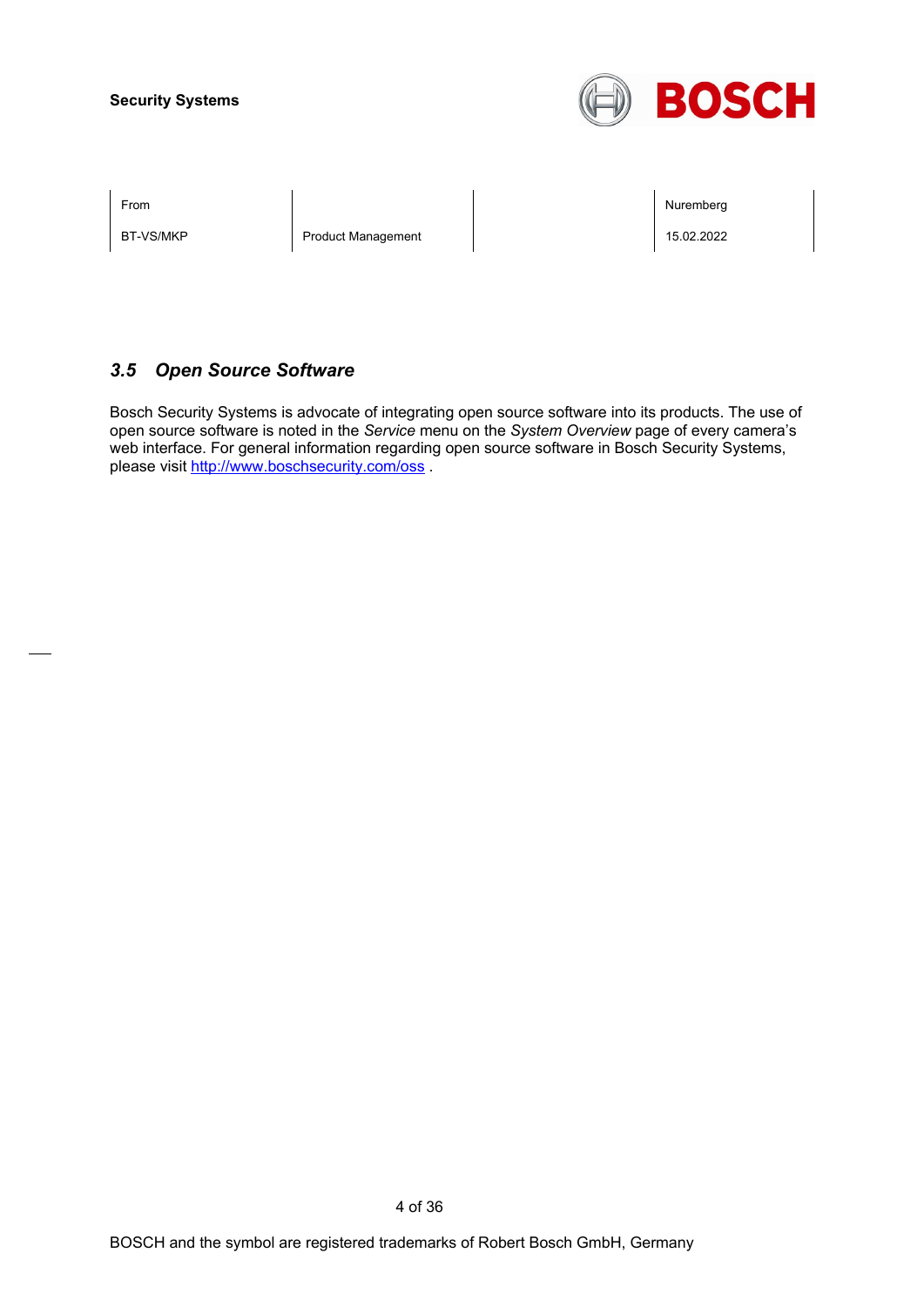

BT-VS/MKP Product Management 2008 Product Management 2008

From the second contract of the second contract of the second contract of the second contract of the second contract of the second contract of the second contract of the second contract of the second contract of the second

## **4 Changes**

- DNS resolution is now also supported for the ONVIF Profile M Event Broker URL.
- An issue is fixed where Camera Trainer showed a wrong class number.
- An issue is fixed where a certificate-based user could not be created via the web interface.

## **5 System Requirements**

- Web Browsers:
	- o Google Chrome
	- o Microsoft Internet Explorer 11 or higher
	- o Microsoft Edge (Chromium based)
	- o Mozilla Firefox
- DirectX 11
- MPEG-ActiveX 6.34 or newer (for IE only)
- Configuration Manager 7.50 or newer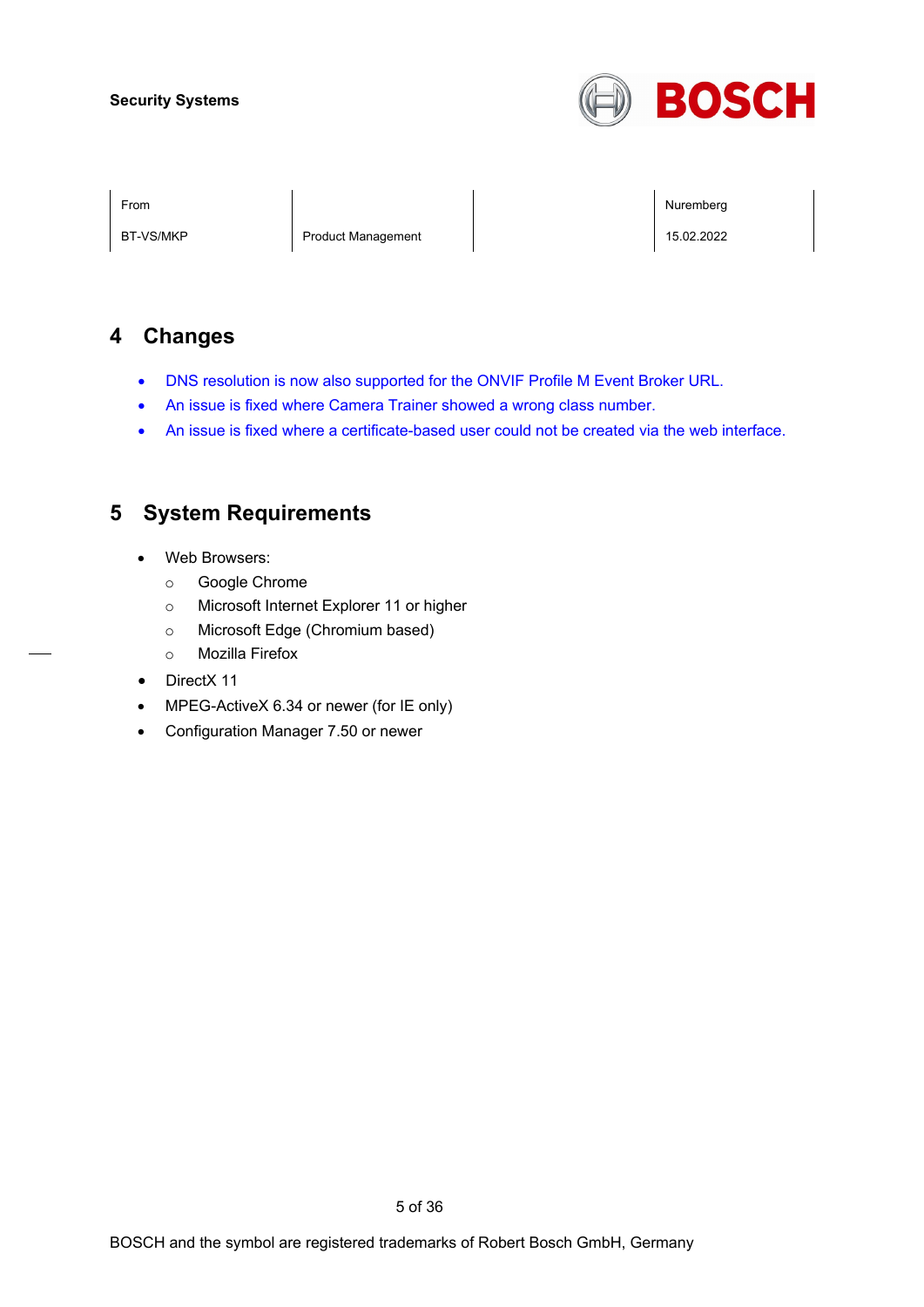

BT-VS/MKP Product Management 2008 Product Management 15.02.2022

From the second contract of the second contract of the second contract of the second contract of the second contract of the second contract of the second contract of the second contract of the second contract of the second

## **6 Restrictions; Known Issues**

#### **User Interface**

- If UAC is set to default in Windows 7, no snapshot or recording via LIVE page is possible.
- Video and audio may be asynchronous during replay via Web page.
- In Firefox, no audio is audible on the Audio Settings page.
- Opera mini for mobile devices cannot work in Intranets because it gets all pages through an opera proxy in the Internet. If there is no Internet connection no content is provided.
- When changing GUI language, the browser cache may have to be deleted and the web browser be reloaded before the language will be selected correctly.
- Fluent decoding of buffered .mp4 video from camera is strongly dependent on the browser, Jerky video may occur, e.g. with Mozilla Firefox 52.0, which is not a camera malfunction.
- Shutter time values in preview window might slightly deviate from rounded values selectable from dropdown menu.
- Privacy masks and other orientation-related parameters must be checked and eventually reassigned after rotating a camera.
- Exchanging the company and device logo might not be possible anymore due to strengthened web browser security features, although the settings are still possible in the web user interface.
- Firmware upload in recovery mode (app0) is very slow on products produced with FW 6.32 up to FW 6.5x. Be patient and don't interrupt the upload.
- A defective SD card may show 'device ok' status while being unusable. Check recording status for high level error description.
- Microsoft Edge may request re-entering the login credentials multiple times after reactivating a sleeping tab.
- RTSP live stream via media stream library is not possible with Safari browser on iOS/iPad.
- Password length for 'service', 'user' and 'live' is limited to 19 characters. Password length for all other users defined in one of the user groups is limited to 31 characters.
- Due to the recently introduced security feature 'HTTP referrer check' the browser connection will not be automatically redirected after an IP address change.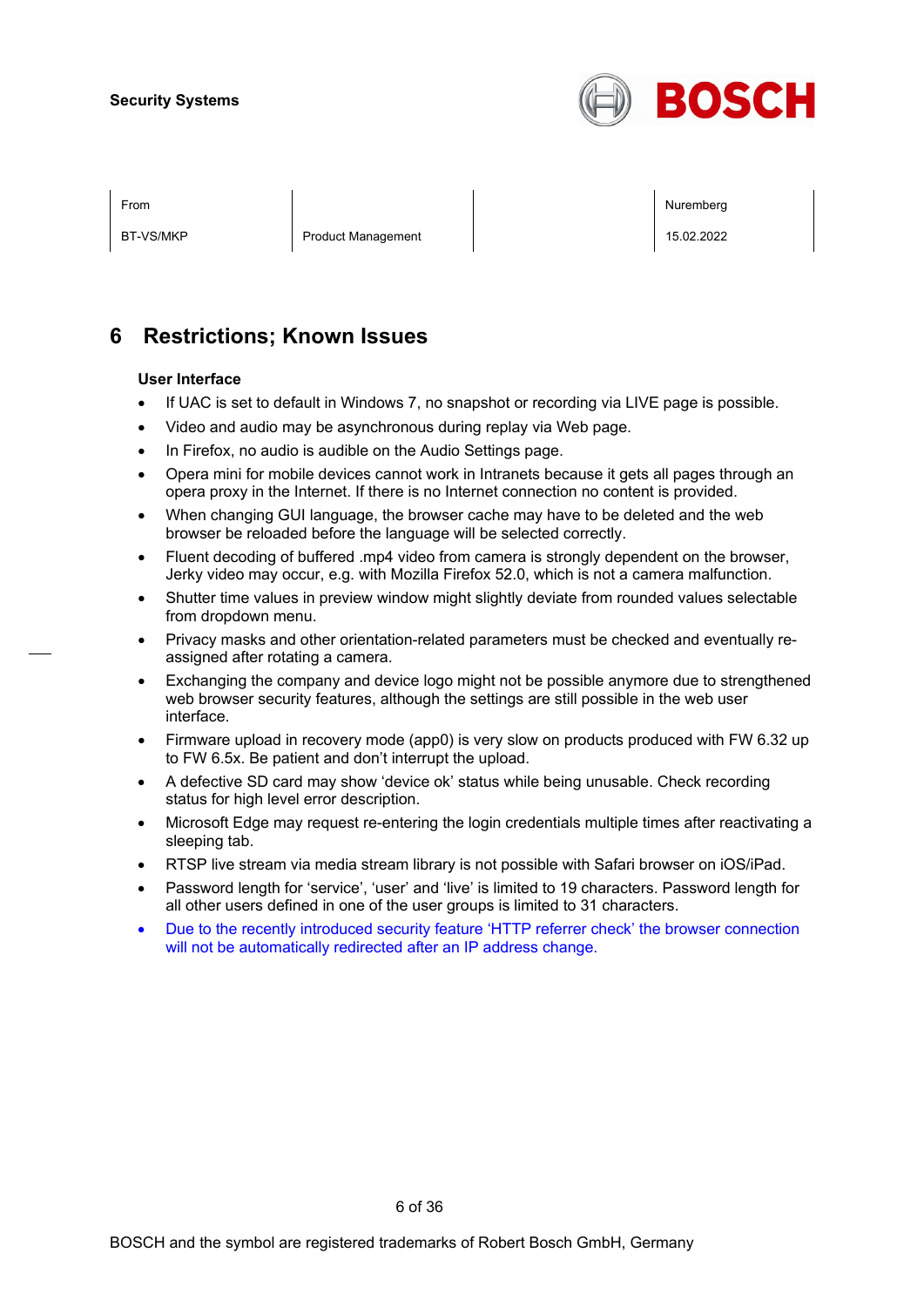

BT-VS/MKP Product Management 15.02.2022

From the second contract of the second contract of the second contract of the second contract of the second contract of the second contract of the second contract of the second contract of the second contract of the second

#### **Encoding**

- Only H.264 Main Profile using CABAC is supported. CAVLC is not supported.
- Frame rates in low light mode might vary and cause bit rate control to produce higher bit rates than set as maximum.
- Aspect ratios 16:9 and 4:3 are not combinable. Aspect ratio from stream 1 will lead.
- With GOP structure set to IBP and IBBP the I-frame distance may not exactly correspond with the set value.
- For stream setting "Dual ROI" the maximum resolution of stream 2 is 432p regardless of a higher resolution selected in the encoder profile.
- If bit rate is already reaching maximum level due to image content to be encoded, encoder quality regions with setting "object" cannot be improved for quality anymore and differences will gradually be reduced.

#### **Security**

- When using certificates for mutual authentication, it must be ensured that the camera uses a solid and trusted time base. In case the time differs too much from the actual time, a client might be locked out. Then, only a factory default will recover access to the camera.
- Underscore character (" ") and blank space are not allowed in common name in certificates.
- Excessive signing, e.g. due to very short video authentication signing interval, may have an impact on TLS connection setup.
- Client authentication is not working using Microsoft Edge as the browser does not send any certificate for client authentication, so the camera has nothing to authenticate.
- Video authentication using SHA hashing mechanisms are not functional if no self-signed certificate has been created yet. Opening an HTTPS connection once is prerequisite.
- Creating 2048 bit keys for self-signed certificates may take more than 20 seconds, extending the initial boot cycle, which may occasionally cause a timeout on the very first HTTPS connection to a camera. The next connection attempt typically is successful.
- If software sealing is active and SNMP is disabled in Network -> Network Services, no SNMP trap will be sent out on seal break due to the disabled service. The seal break itself is logged.

#### **Network**

- QoS values are set according to group Video/Audio/Control for UDP packets, but for TCP packets, only the QoS value for Video is inserted.
- IP addresses 172.20.1.0/30 which include 172.20.1.0 to 172.20.1.3 are reserved for internal communication and must not be used as device addresses. Products without internal communication ignore this restriction and allow the use of this range.
- Link-local addresses from the Auto-IP range (169.254.1.0/16) must not be entered manually.
- Reboot will not be performed automatically after uploading a SSL certificate or SSL key; must be done manually.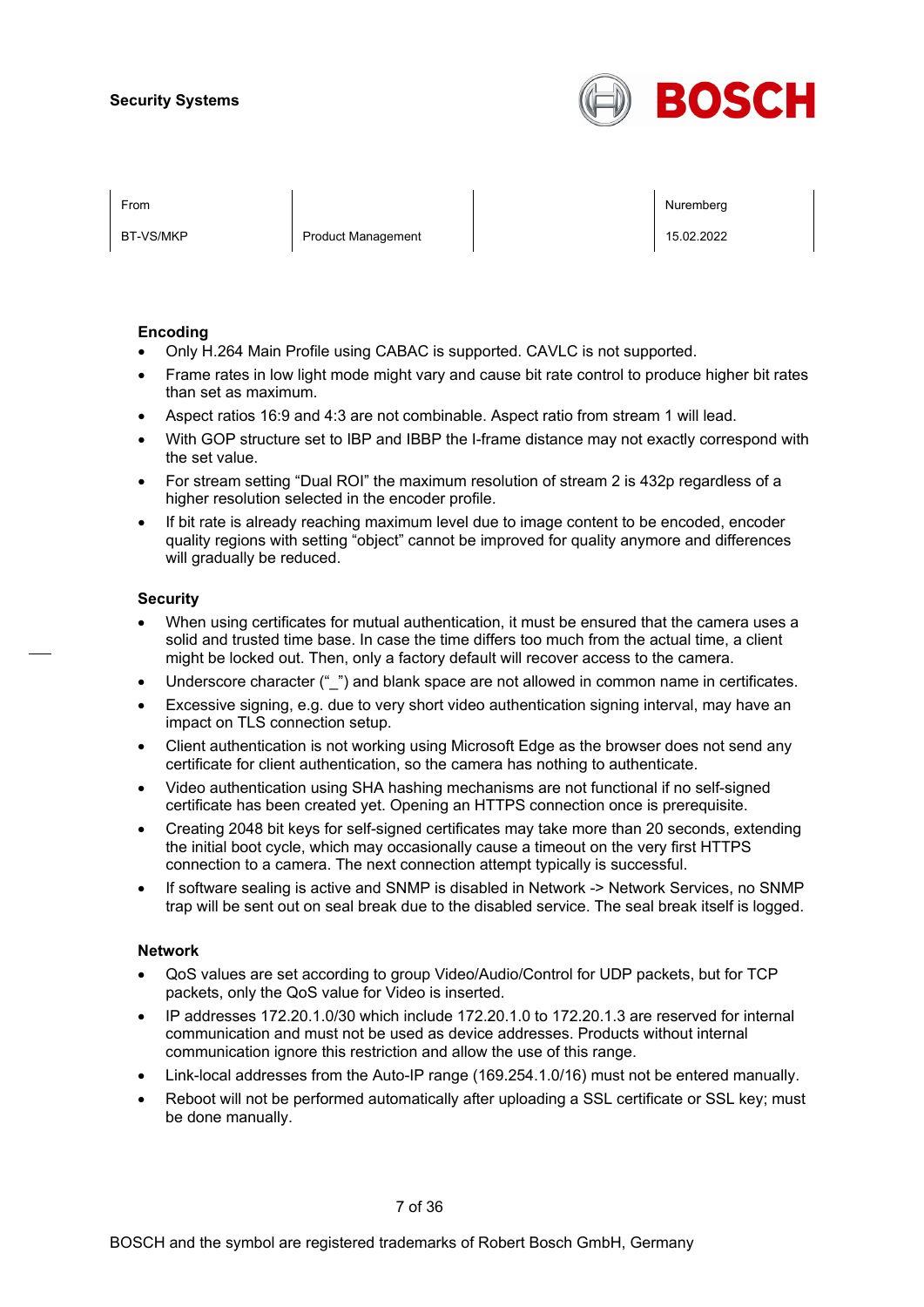

BT-VS/MKP Product Management 2008 Product Management 15.02.2022

From the second contract of the second contract of the second contract of the second contract of the second contract of the second contract of the second contract of the second contract of the second contract of the second

#### **Image Processing**

- For optimal image performance the user is advised not to turn off contrast enhancement during normal camera operation.
- In cases where the camera is configured to do very little noise filtering (far lower than default settings of the camera), in a low-light scene the bit rate needed for encoding the unfiltered, low-noise image is high. If the target and maximum encoding bit rate values do not match this bit rate requirement, blockiness or stuttering images may result. On these occasions please apply stronger temporal or spatial filtering and/or reduce sharpness.
- ROI PTZ combined with IDNR enabled may blur image when no motion is present in the scene.
- When the camera runs in HDR mode, the analog output menu cannot be used by pressing the local menu button. In this mode, pressing the menu button on the camera will switch on the analog output, pressing it once again will switch the analog output off. Aspect ratio and zoom and focus changes can only be done via IP in the FW configuration.
- 4:3 analog output mode is not possible in combination with HDR.

#### **IVA**

- Slow moving objects may not be detected. There is a minimum speed for objects to be detected as moving.
- "VCA configuration" user group and its assignment needs to be configured and used in Configuration Manager 7.2 only
- IVA and flow need at least 12.5 frames per second video input frame rate. If IVA or Flow are configured, minimum frame rate of 12.5 must be set in ALC mode.
- There is only one configuration for IVA. When analysis type is changed, e.g. from IVA to IVA Flow, the former configuration is lost. Due to this, it is not possible to change the analysis type in a VCA profile switch.
- If a VCA configuration using a rule engine is switched to a VCA configuration without using a rule engine, e.g. MOTION+ or IVA default configuration, the saved configuration is invalid. Forensic search with this configuration may lead to undesired search results.
- Due to a limitation of the script language that is used in the background, the delay timer for event-triggered VCA starts immediately when the configuration is set. A trigger event during this period does not restart the timer. Once the timer has elapsed, operation is as desired.
- On devices with VCA FPGA an outgoing IPv6 connection fails when device is initiator, e.g. trying to resolve a time server domain name,
- After firmware upgrade to version 6.10 the minimum object size seems being reset when editing 'motion in field' task. As a proposed workaround check minimum object size and correct value as applicable.
- VCA shapes are not synchronized with video when using the open source JavaScript library for decoding.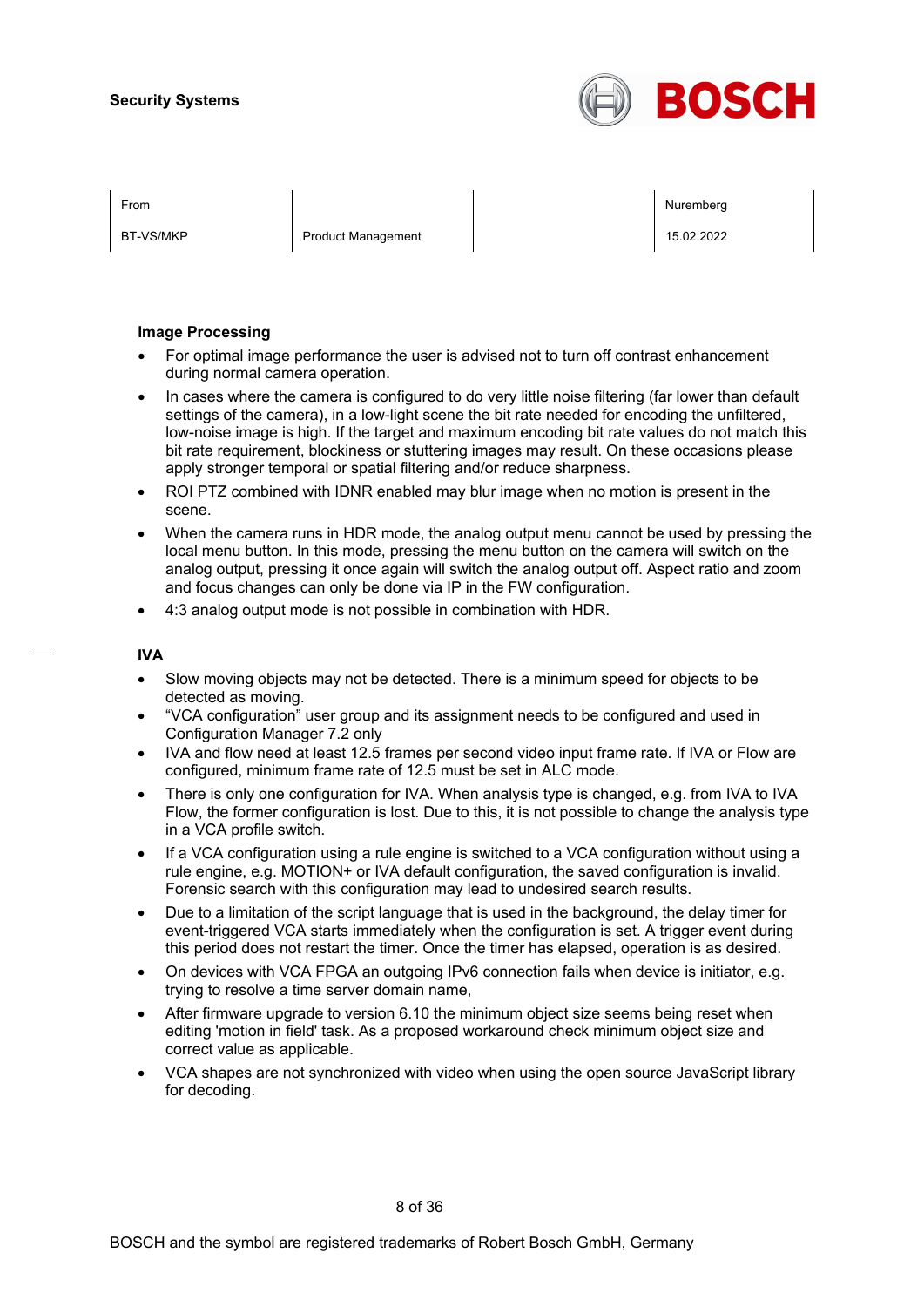

BT-VS/MKP Product Management 15.02.2022

From the second contract of the second contract of the second contract of the second contract of the second contract of the second contract of the second contract of the second contract of the second contract of the second

#### **MOTION+**

• An alarm recording configured to be triggered by MOTION+ with masks may not be operational after reboot. Saving MOTION+ configuration without any changes recovers from that. Alternatively masks may not be used with MOTION+.

#### **Recording**

- VRM version 2.12 or higher is required.
- In some cases formatting errors on external iSCSI drives may occur, which might need multiple tries to overcome.
- In rare cases it may happen that the owner of an iSCSI LUN is not displayed correctly. Recording is not affected, just previous owner remains displayed.
- If a device had primary and secondary recording running on SD card and is then added to a VRM system, the blocks used for primary recording will not be re-used, reducing the available recording space for the ANR recording. This can be solved by re-formatting the SD card.
- Throughput limit for simultaneous recording and local replay at 100% playback speed is:
	- o maximum total recording bit rate of 7 Mbps for external iSCSI recording
	- o maximum total recording bit rate of 10 Mbps for SD card recording, depending on SD card performance
- SD card recording performance is highly dependent on the speed (class) and performance of the SD card.
- With I-frame-only recording and audio also enabled for recording, audio will be fragmented or not audible during replay. Please disable audio recording in case of I-frame-only recording.
- Numbering of the recorded files on the replay page is not always contiguous. If snippets across block borders belong together, like pre-alarm and alarm recording, the snippets become logically united and only the lower file number is presented in the list.
- SDXC cards are formatted to FAT32 file system and not using the exFAT file system as being mandatory for SDXC standard compliance but fully recognized and accessible. The maximum size of 2TB is also supported with FAT32, once SD cards of that size might become available.

FAT32 also increases portability to other than Windows platforms.

- If a local media is exchanged, existing former recordings are only discovered after rebooting the device.
- Physically removing the local storage media while recording causes the device to reboot. Recording must be stopped before removal.
- Changing audio format while audio is being recorded may cause unknown behaviour of the device and must be avoided.
- 5MP and larger JPEG streaming via RTSP is only possible with decoders supporting the ONVIF extensions. JPEG streaming via RTSP is based on RFC 2435. This RFC only allows for a maximum JPEG size of 2048 by 2048.

With ONVIF, the original, larger JPEG headers can also be transmitted via RTP header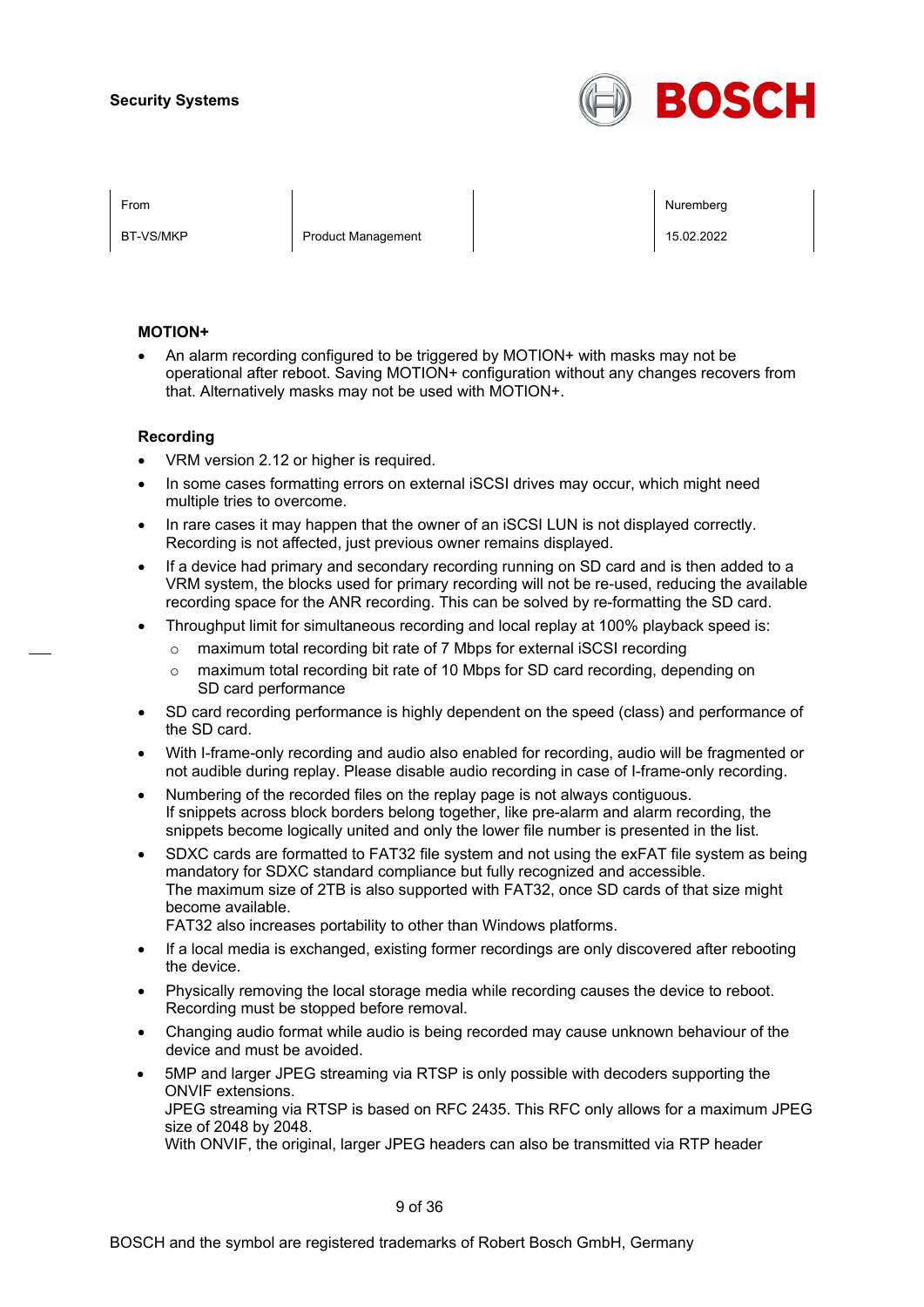

| From      |                           | Nuremberg  |
|-----------|---------------------------|------------|
| BT-VS/MKP | <b>Product Management</b> | 15.02.2022 |

extensions. Unfortunately, this only works with decoders using these extensions, i.e. it does not work with a standard VLC.

- The storage system indicator status must be ignored during formatting of an SD card.
- Forcing the camera into an overload situation may cause undesired behaviour and in worst cases even recording gaps. It should always be ensured that the CPU load is not consistently around or at its maximum. This can be achieved by adapting encoder settings or avoiding too many tasks, e.g. client sessions, in parallel.
- Triggered recording (backup) tasks in buffered recording configuration are not persistent over a power cycle. Pending backups to central recording will be lost when a device reboots.
- When local SD-card recording is active, both live Stream1 and the recorded stream will use Encoder Profile parameters of Profile 3. The default profile 3 parameters may in certain conditions lead to encoding artefacts in the recorded stream and live Stream1. In this case, consider the following changes: Lower the resolution, lower the frame rate, lower the sharpness and/or raise temporal/spatial filtering.
- Physically removing the local storage media while recording causes the device to reboot. Recording must be stopped before removal.
- Sporadically occurring incorrect time zone info in recording packets may lead to gaps displayed in the playback timeline. The video footage within the gap cannot be replayed but becomes accessible via exporting the affected period. This may happen with firmware 6.32 below built 111.
- Remote recording is not working with actual firmware on devices running FW 5.5x or older because of the recently added security features, which impact RCP+ communication and password handling.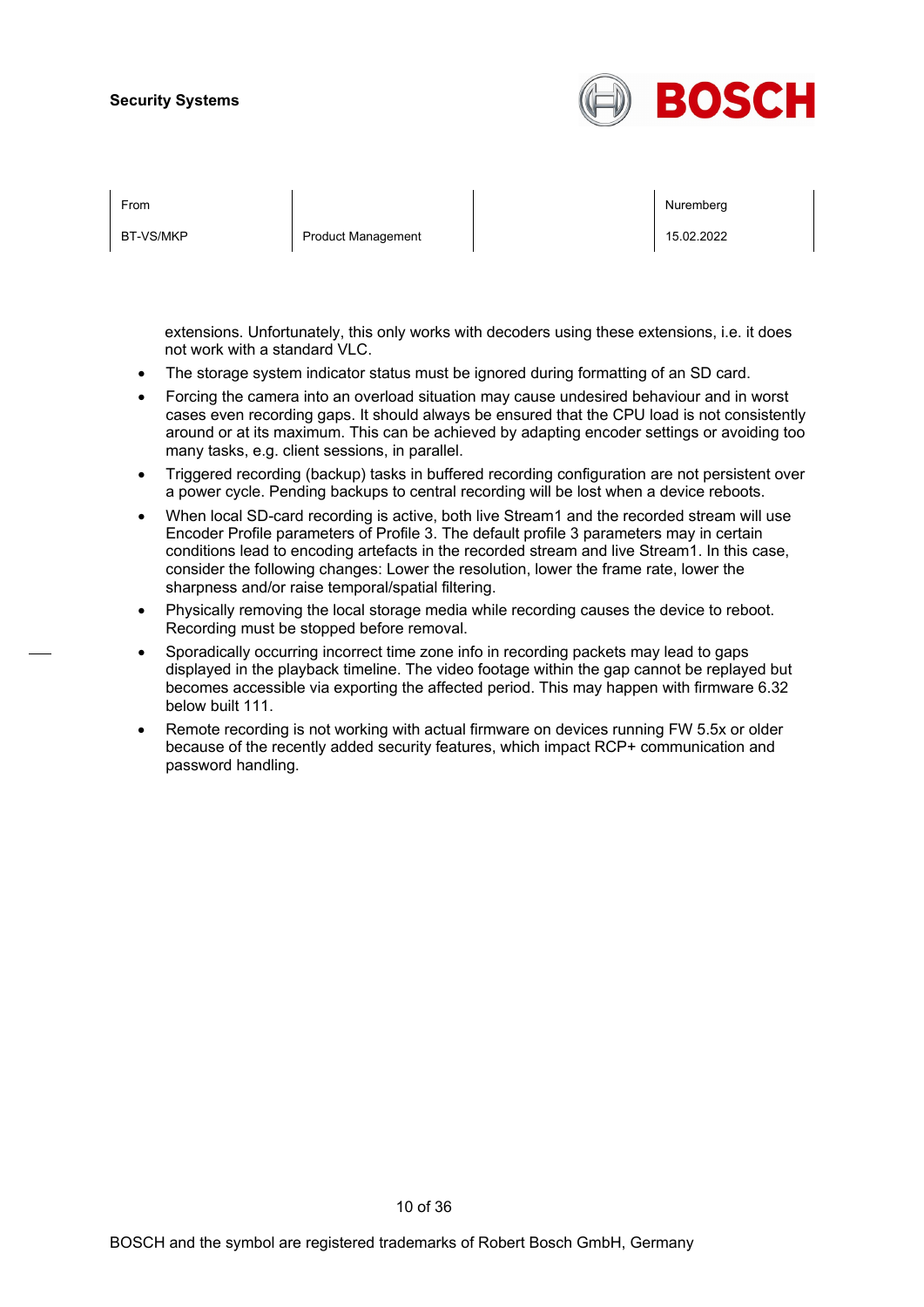

BT-VS/MKP Product Management 2008 Product Management 15.02.2022

From the second contract of the second contract of the second contract of the second contract of the second contract of the second contract of the second contract of the second contract of the second contract of the second

#### **Export**

- FTP exported files which include audio in a format other than AAC must be renamed from .mp4 to .m4a to allow correct playback in QuickTime.
- With JPEG Posting active when device is booting, the first posted JPEG image may be a nocam logo.
- FTP posting with resolution 1080p delivers JPEG with size of 1920x1072 pixels due to 16 pixel macroblock boundary of the JPEG encoder.
- If FTP export files contain only a few frames some players might not correctly replay such a file, or the replay is too quick to recognize something. The exported file is not corrupt though it might seem so.
- Files exported using continuous FTP backup for Rec. 2 where stream 2 is set to I-frames only mode contain wrong timing information and play back too fast.
- After modifying account settings, e.g. FTP server address, to get the changes applied either switching posting off and on or restarting the device is required.
- FTP export file size is always 100 MB if resolution change occurred in exported time span.
- Getting the file list from Dropbox may fail if there are too many objects (files and folders). Limit is approximately higher than 500 objects but also dependent on file name length etc.
- Using "export from memory" with pre-alarm recording exceeding the available memory will cause continuous recording on the account storage. Checking the memory requirement of the pre-alarm ring is advised to avoid unexpected memory consumption.
- When recording to RAM and 'Export from memory' the recording status page may not show the correct recording status.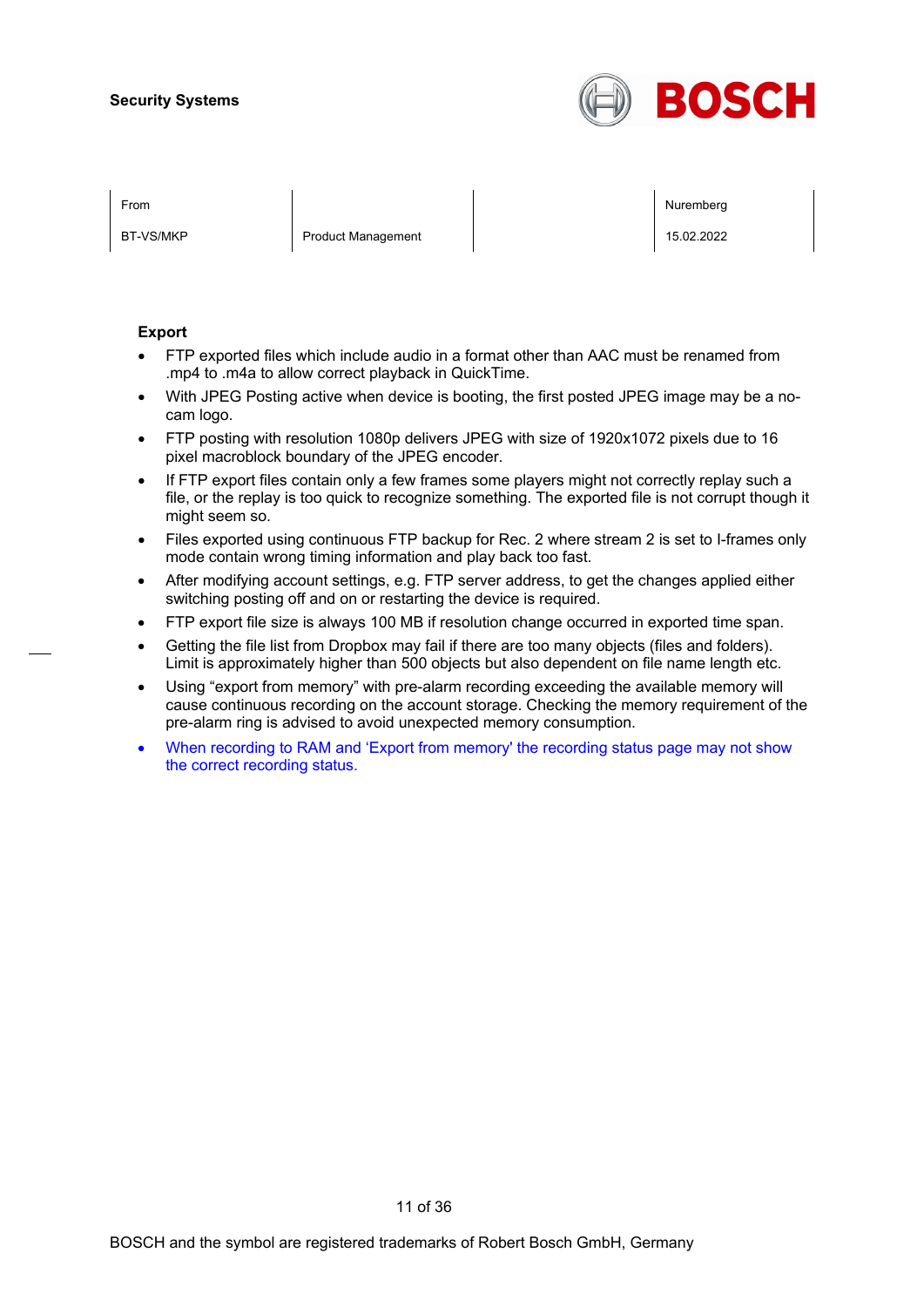

BT-VS/MKP Product Management 15.02.2022

From the second contract of the second contract of the second contract of the second contract of the second contract of the second contract of the second contract of the second contract of the second contract of the second

#### **Miscellaneous**

- Before upgrading FW it is best practice to back-up all configurations first, incl. IVA and calibration.
- After reboot, the system time re-synchronisation may be delayed up to 9 seconds for SNTP respectively up to 14 seconds for time server protocol.
- AAC audio timestamps for UDP live video streams as well as for recording streams are based on 90 kHz instead of 16 kHz to ensure compatibility with Video SDK. AAC audio timestamps for TCP live video streams are based on the standard 16 kHz timestamps. Standard players should connect to live video with AAC audio using TCP.
- After changing the selectable camera mode via alarm input the switch back to a previous mode doesn't work anymore.
- Firmware upload stops recording when it fails or is terminated.
- After a firmware upload it may happen that the Privacy Masks and settings from Installer Menu are set to default. Make sure to check if Privacy Masks and Installer Menu settings are still valid after uploading new firmware.
- After downgrade configuration integrity cannot be ensured and settings need to be checked or re-configured. Sometimes even a factory default might be required, which is anyway recommended after a firmware downgrade.
- When a configuration file is loaded to an incompatible camera, e.g. a configuration file from a HD camera loaded onto a VGA camera, encoder settings might become invalid and need to be re-configured.
- Uploading a configuration file from a different camera platform may result in unpredictable behaviour.
- If it shall be checked if the image is not frozen, use milliseconds timestamp to verify.
- After changing the application variant in the Installer menu, the camera reboots and starts counting down time until it tries to reconnect to the rebooted camera, IE doesn't always reconnect so it keeps showing only the waiting circle (named hourglass in earlier times) In this case resetting the browser with ctrl+F5 will re-establish connection with the camera..
- Please take note that, whenever you change the application variant, the camera resets to factory defaults.
- Analogue output does not support 90° and 270° rotation.
- Maintenance log file creation and download requires some time, though there is no progress indication, and needs to be waited for completion.
- Millisecond stamping on 60 fps cameras is refreshed with 30 Hz only, updating only every second frame.
- JPEGs with VCA overlay are not fully synchronized. Shapes might be slightly off.
- Audio back-channel in Chrome browser may be delayed when using an unsecure or unaccepted HTTPS certificate.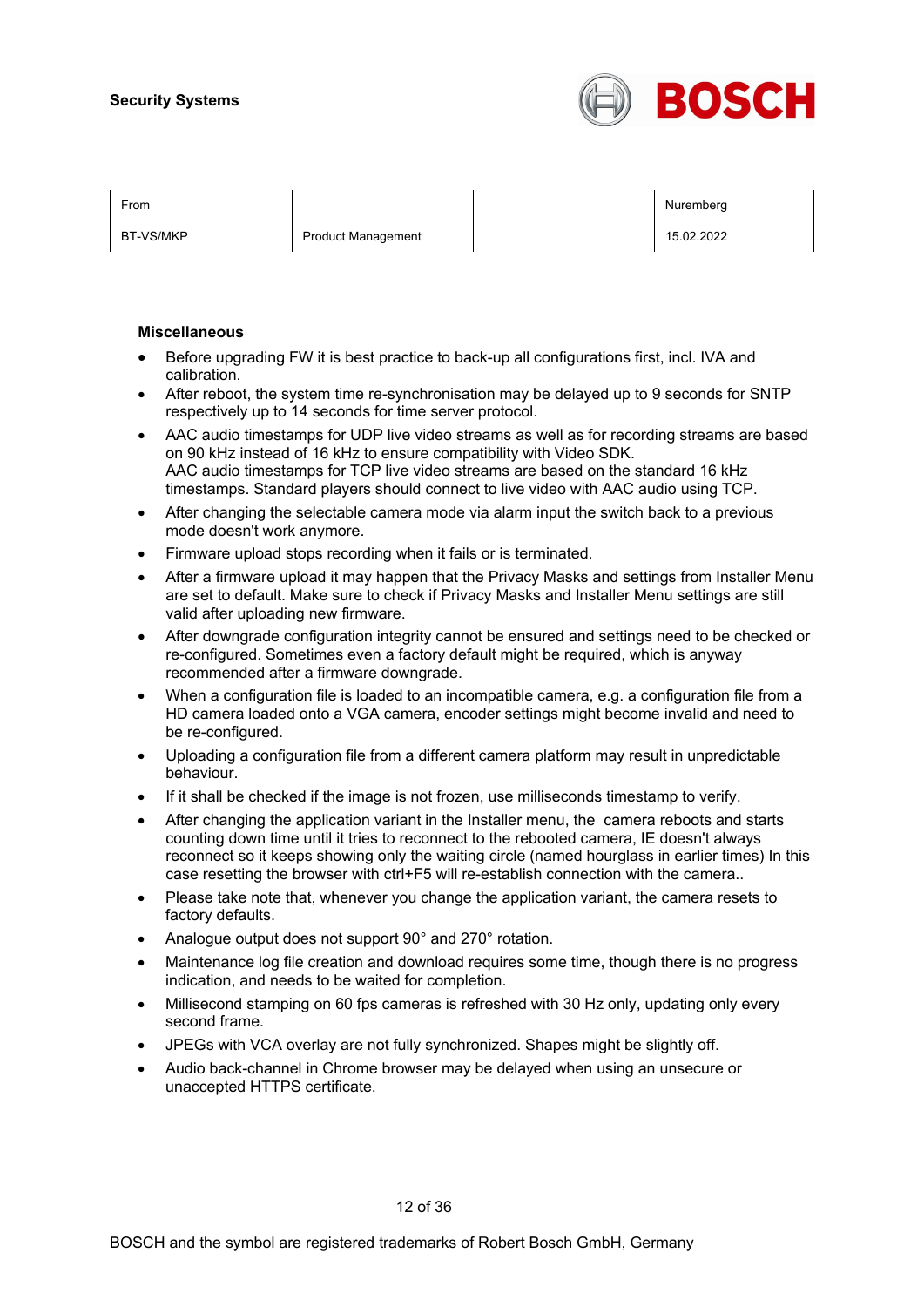

BT-VS/MKP Product Management 2008 Product Management 15.02.2022

From the second contract of the second contract of the second contract of the second contract of the second contract of the second contract of the second contract of the second contract of the second contract of the second

#### **DIVAR IP 2000 / 5000**

• Due to its improved security features, firmware 6.4 is not fully backward compatible with DIVAR IP 2000 and DIVAR IP 5000. Upgrading cameras to FW 6.4 without to-be-released firmware upgrades for DIVAR IP 2000 and DIVAR IP 5000 may cause configuration problems and possibly stop recording.

#### **DIVAR hybrid / network**

- Cameras running FW 6.4 are only compatible with DIVAR network / hybrid FW 1.2.1 and higher. With earlier DIVAR network / hybrid firmware versions, the I-frame distance needs to be adapted to 30 or less.
- Cameras running FW 7.10 are only compatible with DIVAR network / hybrid FW 3.0.0 and higher. Compatibility with earlier DIVAR network / hybrid firmware can be obtained by reenabling basic authentication or by using HTTPS.
- Connections to cameras running FW 7.50 and higher and using 2048 bit asymmetric keys may run into timeout due to the long key generation time for the multiple parallel TLS connections by the DIVAR network/hybrid.

Please check the respective release letter of a camera for further device-specific restrictions.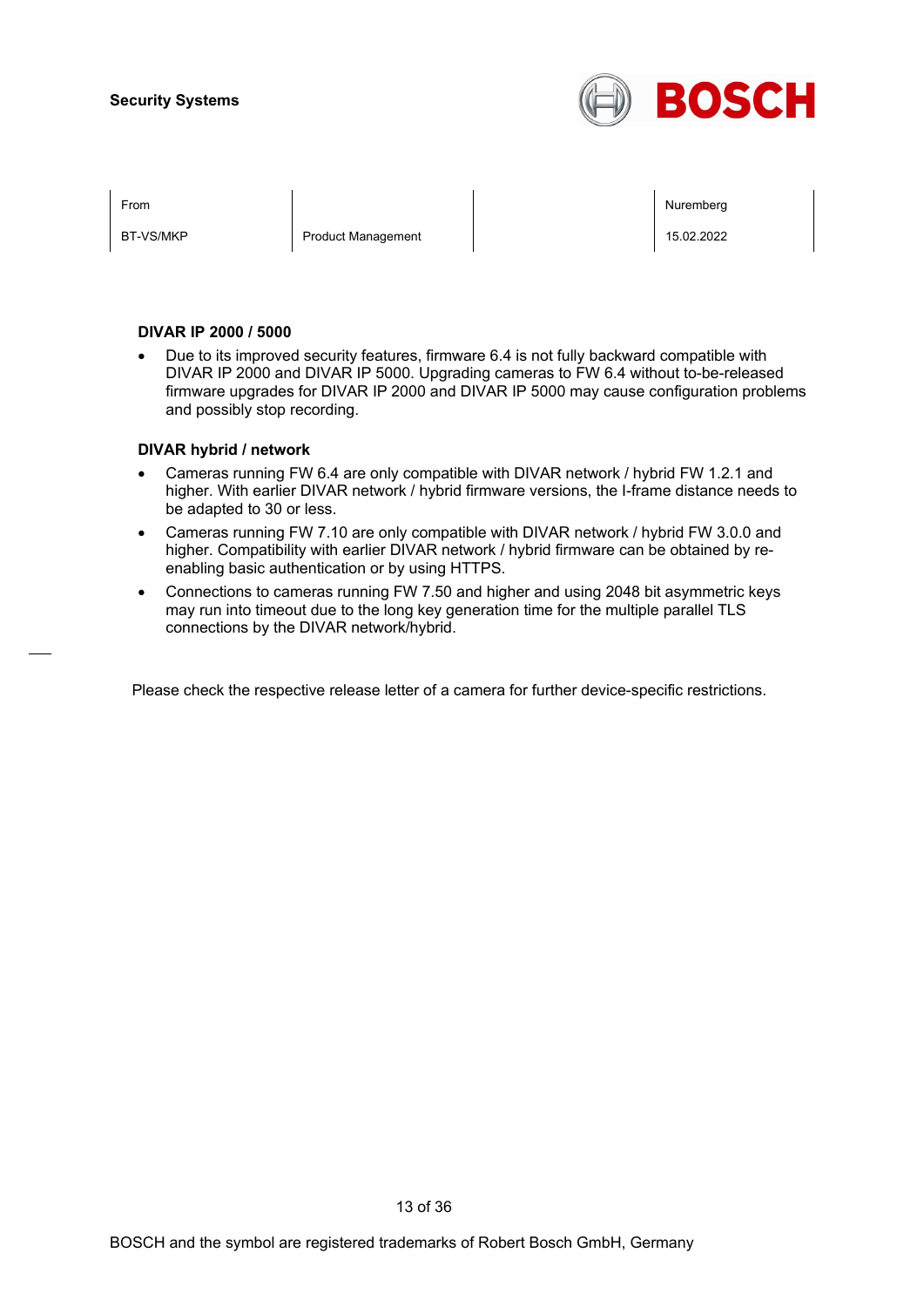

BT-VS/MKP Product Management 15.02.2022

From the second contract of the second contract of the second contract of the second contract of the second contract of the second contract of the second contract of the second contract of the second contract of the second

## **7 Previous Revisions**

## *7.1 New Features with 7.82.0025*

- Firmware version 7.81 introduced an additional check on the HTTP referrer, an improvement to reduce the vulnerability for Cross Site Request Forgery (CSRF) attacks. For backward compatibility with legacy clients, applicable where alternative measures are put in place, this check can be disabled via the user interface.
- For TLS usage and 802.1x certificate verification, SHA384 hashing is now supported.
- For 802.1x, server certificate verification can be disabled, when a specific global license is installed. A server certificate is then no more required or will not be considered if installed. The license key to disable the server certificate verification is:
	- o 12-01.48.01-3C683BD3-54B029FA-7E5ADCC5-6F29CD7F-55B0528E

The license key to enable the server certificate verification is:

o 12-01.48.00-EE2A44C1-EE5CC9E0-0BB6FBBD-2B582636-2CBBB1FC

## *7.2 Changes with 7.82.0025*

- An issue, introduced with FW 7.81, where the ONVIF command GetEventProperties did not show the old IVA events nor the new RuleEngine events anymore, is fixed. With FW 7.82 it will show the configured RuleEngine events. A proper implementation should use the ONVIF commands GetRules and GetSupportedRules for a comprehensive rule presentation.
- An issue with internal adaptation of the iSCSI MSS when the MTU value is changed is fixed.
- An issue where the camera did not receive an IP address via DHCP after 802.1x authentication is completed is fixed.
- An issue with increased response time for ONVIF Profile M event handling via MQTT is fixed.
- Due to a change in the Dropbox API, the support for Dropbox will be deprecated. We are working on providing an alternative, which will be announced with a future firmware version.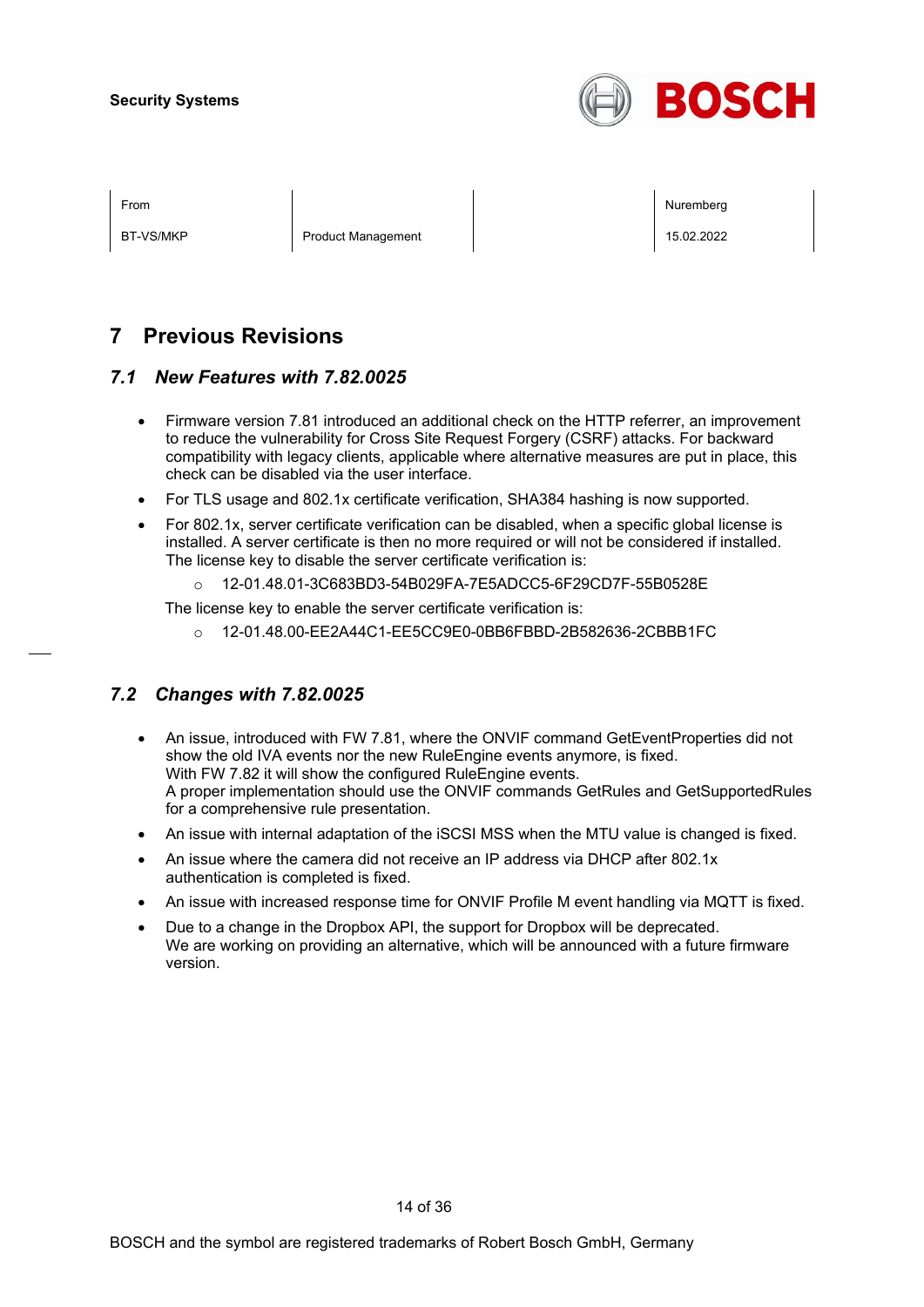

| I<br>× |  |
|--------|--|
|        |  |

BT-VS/MKP Product Management 15.02.2022

From the second contract of the second contract of the second contract of the second contract of the second contract of the second contract of the second contract of the second contract of the second contract of the second

## *7.3 New Features with 7.81.0060*

- Support of ONVIF Profile M, including MQTT event forwarding.
- China standard GB/T 28181 has been put under a global license. When GB/T 28181 shall not be available it can be disabled with a global license key. This is irreversible for customers and can only be reversed via service and repair. The license also prohibits downgrading to earlier versions which provided GB/T 28181 as standard feature. License key to disable GB/T 28181 is:
	- o 22-01.47.01-BF365391-21ABCB3D-28699CE4-3BD3AB09-FE25CD61
- New Western Digital industrial SD cards with lifespan monitoring are supported.
- Privacy masks can be enabled and disabled via a single switch command.
- Audio alarm menu has been enhanced to allow shaping for certain audio occurrences.
	- o Alarm thresholds are separated per frequency band.
	- o Sensitivity can also be set separately per frequency band, if required.
- Dashboard and dashboard export have been enhanced by iSCSI information and various other settings.
- Flexible person shape can be selected in 3D tracking.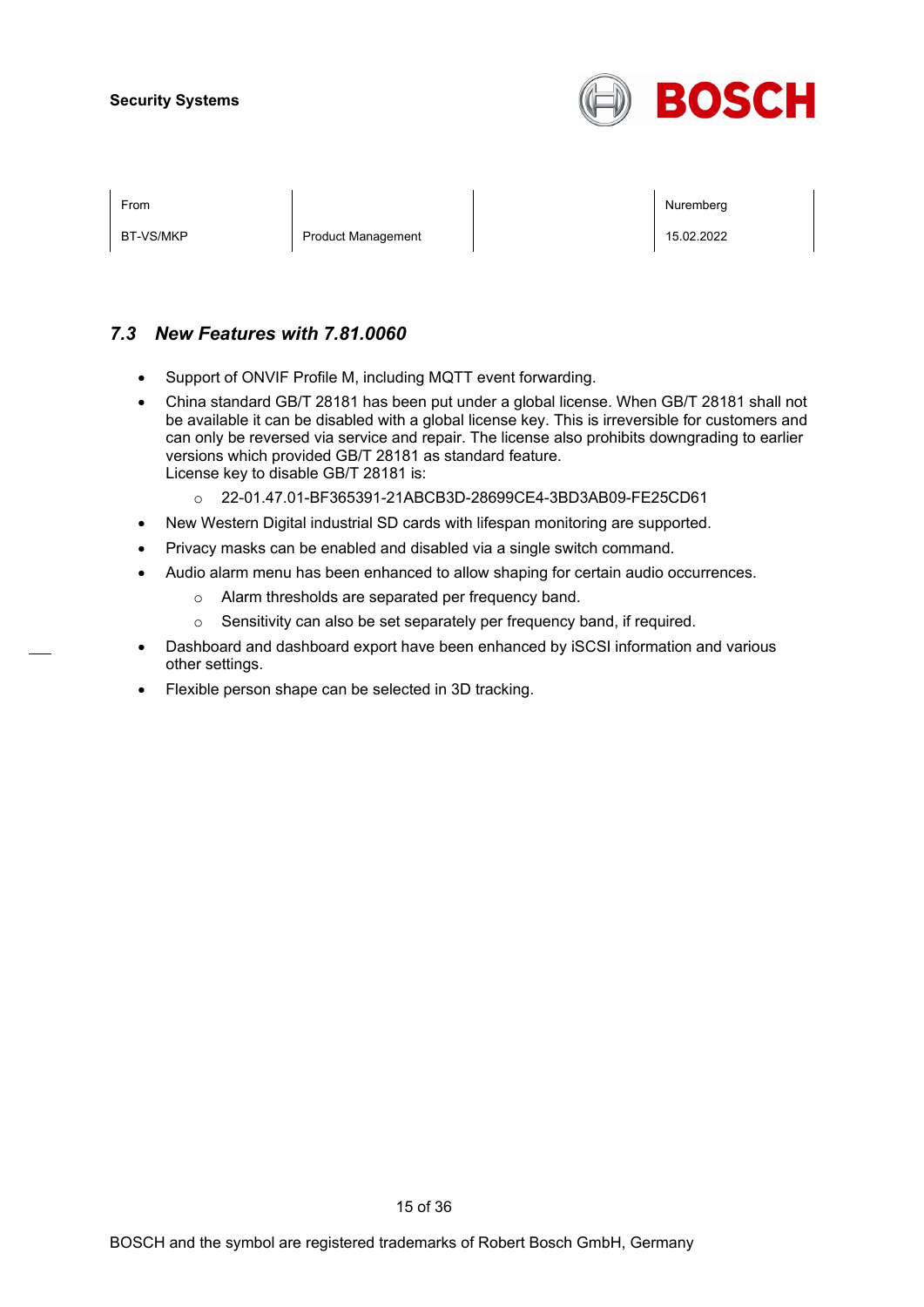

BT-VS/MKP Product Management 15.02.2022 | 15.02.2022

From the second contract of the second contract of the second contract of the second contract of the second contract of the second contract of the second contract of the second contract of the second contract of the second

## *7.4 Changes with 7.81.0060*

- Network authentication via 802.1x starts only after synchronization with time server, or after timeout falls back to internal time base. Authentication attempt without valid time is prohibited.
- Selection of audio encoding (G.711, L16, AAC) and AAC modes (48 kbps, 80 kbps) are now separated. Indication is given that AAC 80 kbps is not functional with the livepage via RTSP.
- SNMP MIB has been extended by manufacturer name and serial number.
- An issue with absolute position, reversed tilt movement, and incorrect pan coordinates via ONVIF is fixed.
- An issue where alarm message text was not written to the correct metadata layer is fixed.
- An issue where OSD was missing on JPEGs when camera is running with 60 fps and image rotated is fixed.
- An issue with IVA events not being forwarded via ONVIF is fixed.
- Basemode names are auto-generated from the configured resolutions.

During a penetration test, Kaspersky Lab, who was contracted by Bosch for IP camera security maturity certification, detected a vulnerability which required immediate action to ensure the security of installations using our cameras.

For more details refer to our Security Advisory BOSCH-SA-033305-BT, published at our Security Advisory web page

<https://www.boschsecurity.com/xc/en/support/product-security/security-advisories.html> or visit our PSIRT website at [https://psirt.bosch.com.](https://psirt.bosch.com/)

• An issue which provided a possibility to conduct a CSRF (Cross Site Request Forgery) attack is fixed (CVE-2021-23848).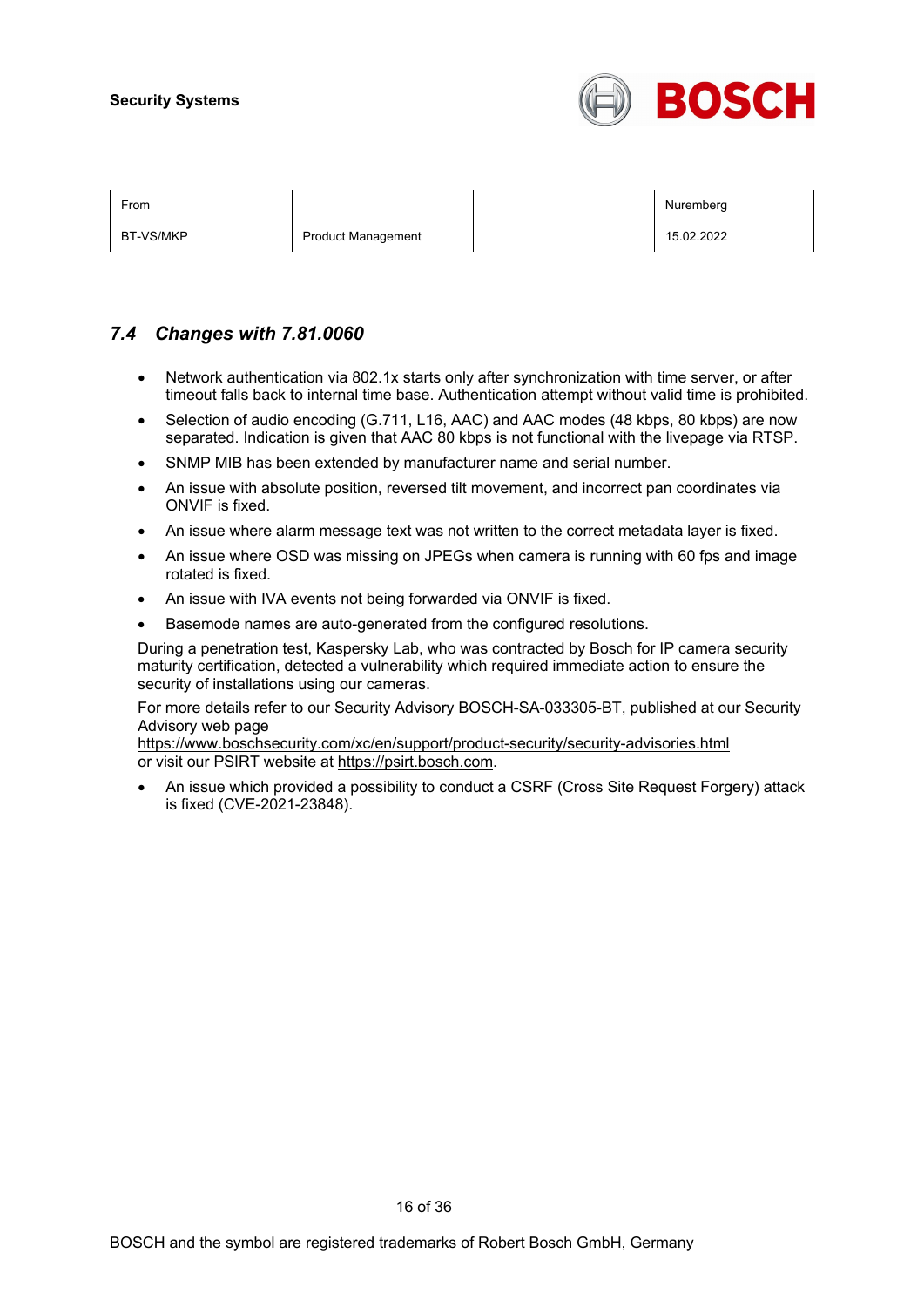

BT-VS/MKP Product Management 2008 Product Management 15.02.2022

From the second contract of the second contract of the second contract of the second contract of the second contract of the second contract of the second contract of the second contract of the second contract of the second

## *7.5 Changes with 7.80.0129*

During a penetration test, Kaspersky Lab, who was contracted by Bosch for IP camera security maturity certification, detected some vulnerabilities which required immediate actions to ensure the security of installations using our cameras.

For more details refer to our Security Advisory BOSCH-SA-478243-BT, published at our Security Advisory web page

<https://www.boschsecurity.com/xc/en/support/product-security/security-advisories.html> or visit our PSIRT website at [https://psirt.bosch.com.](https://psirt.bosch.com/)

- An issue with unauthenticated information extraction is fixed (CVE-2021-23847) (already fixed in 7.80.0128).
- An issue with reflected XSS in URL handler is fixed (CVE-2021-23848).
- An issue with denial of service due to invalid web parameter is fixed (CVE-2021-23852).
- An issue with improper input validation of HTTP header is fixed (CVE-2021-23853).
- An issue with reflected XSS in page parameter is fixed (CVE-2021-23854).

## *7.6 Changes with 7.80.0128*

• An important fix was made to improve the overall security of the firmware.

## *7.7 Changes with 7.80.0127*

- Usability improvements
	- o Reboot request info is displayed when a license has been installed.
	- $\circ$  In case a Remote Portal user's login credentials are associated with multiple company accounts in Bosch Remote Portal, a message will be displayed in order to make sure that a "default commissioning company" will be defined. Otherwise a successful registration will be prevented.
- An issue is fixed where MSS and MTU settings may have come out of sync. During a write to the MTU size, the MSS is now checked and, if fragmentation would occur, would implicitly be adjusted to a value of MTU-40, before the MTU is reduced.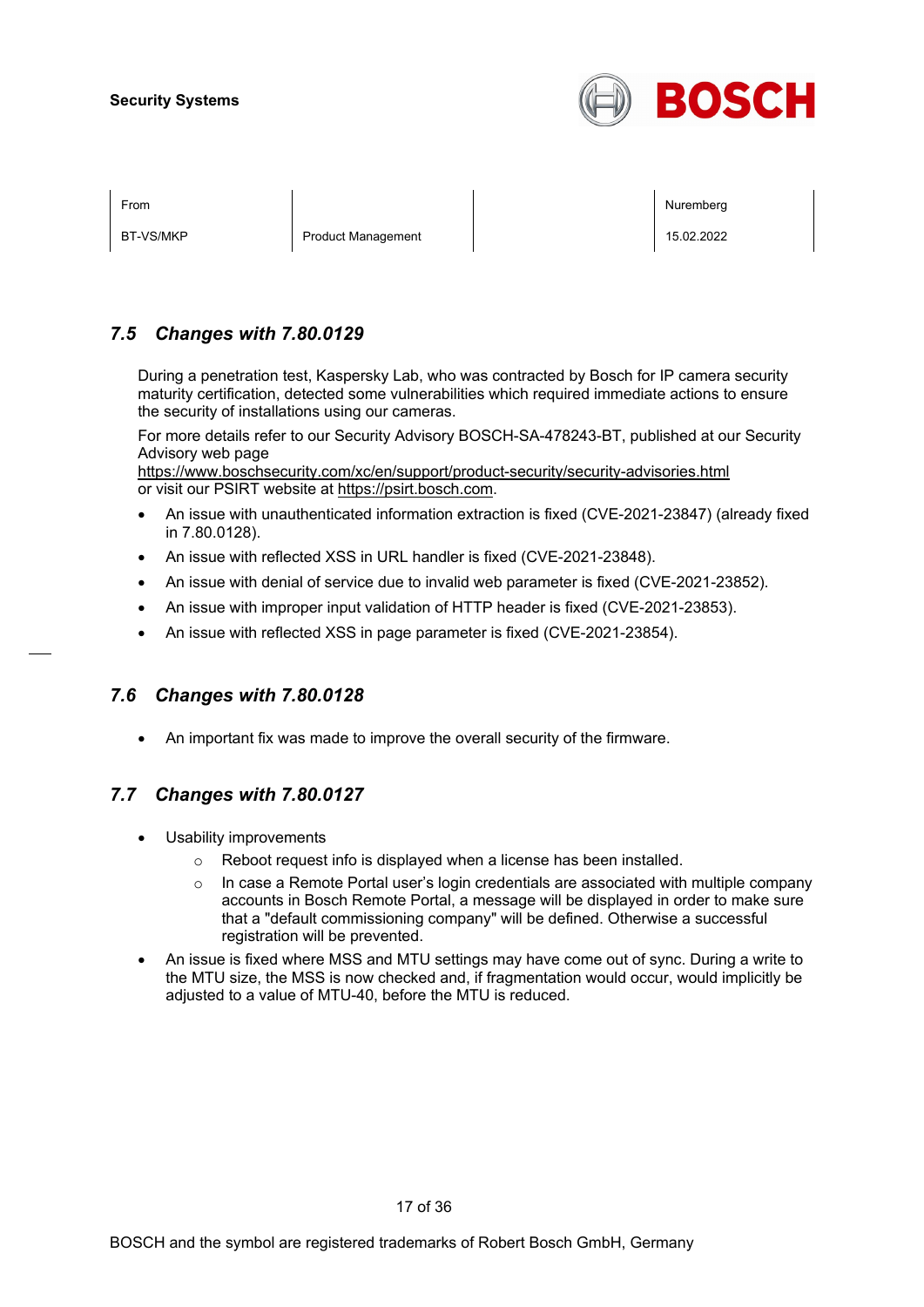

BT-VS/MKP Product Management 2008 Product Management 15.02.2022

From the second contract of the second contract of the second contract of the second contract of the second contract of the second contract of the second contract of the second contract of the second contract of the second

## *7.8 Changes with 7.72.0008*

• An issue with periodic shutter failures with DINION thermal cameras is fixed.

## *7.9 New Features with 7.70.0126*

#### **Remote Portal**

- Remote Portal registration has moved from advanced network settings to the new Cloud services section within the new Connectivity top menu
- Faster access to Remote Portal after device registration via "Visit Remote Portal" link
- Polished Remote Portal registration menu
- DNS/gateway check introduced to static IP addresses

#### **VCA**

- New (fourth) user group for "VCA configuration" introduced
	- o this user group has the privilege to just configure VCA
	- $\circ$  it is possible to assign a user (created by the system integrator) to the new user group "VCA configuration"
	- o Configuration Manager 7.20 is to be used only

#### **ONVIF**

• Increased resolution of absolute position coordinates

#### **Network**

- IPv6 Multicast support for RTSP and SRTP
- Accounts, DynDNS, and Cloud services were moved to the new Connectivity top menu

#### **Miscellaneous**

- Updated icon design in web interface
- Interfaces menu was integrated into Alarm menu
- Possibility to integrate milliseconds into JPEG filenames
- RCP+ documentation extended by Common Product Platform (CPP) support on command level
- Gain control can be de- (activated)
- P-Iris CS mount lens support for DINION IP starlight 6000 / 7000
- HTML5 based PTZ control in browser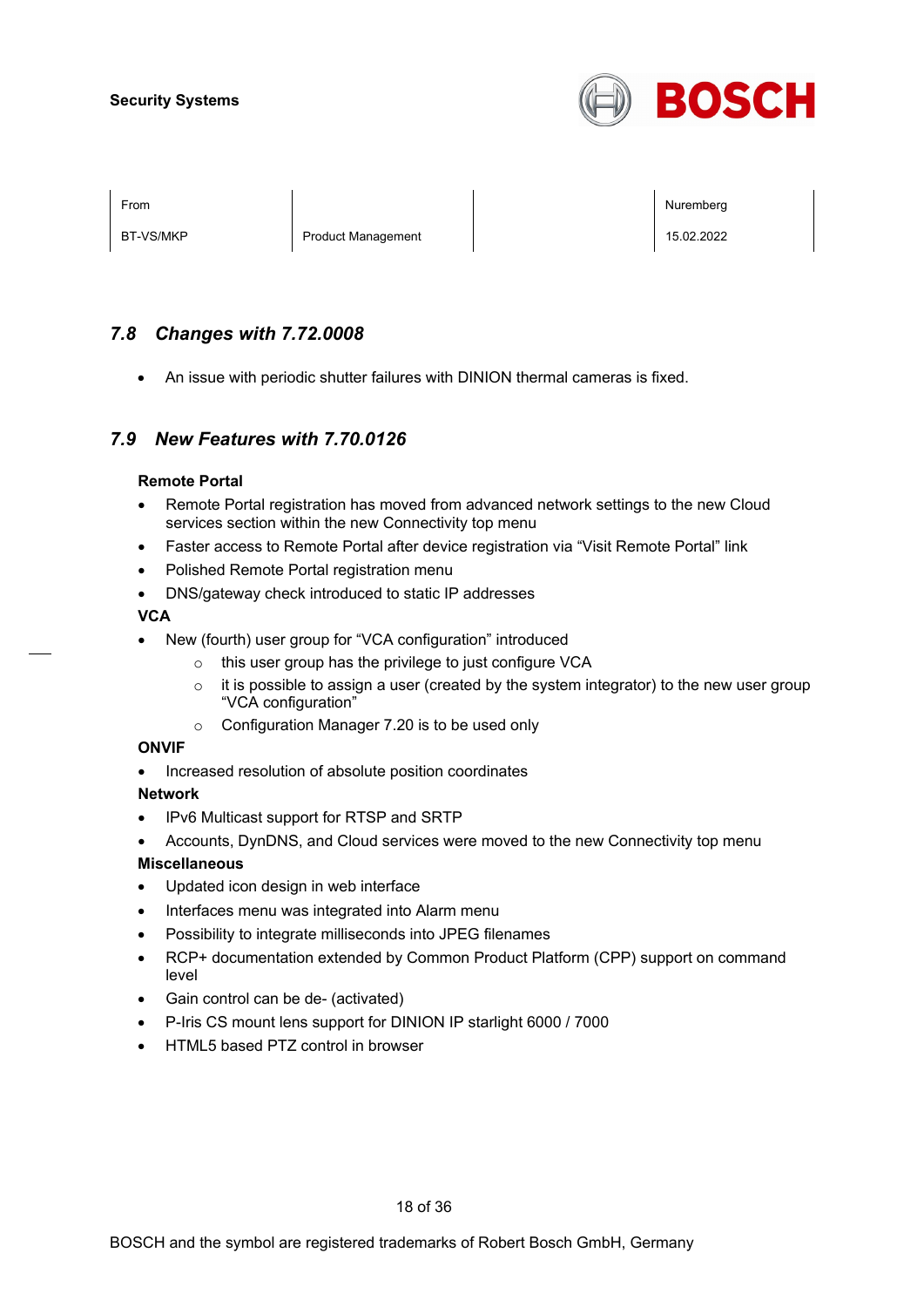

BT-VS/MKP Product Management 15.02.2022

From the second contract of the second contract of the second contract of the second contract of the second contract of the second contract of the second contract of the second contract of the second contract of the second

## *7.10 Changes with 7.70.0126*

#### **Fixes issues regarding**

- PTZ functionality in 7.61
- Display of IVA rules in BVMS Configuration Client
- Access to reference image stream in BVMS
- IP Camera not able to write to iSCSI when SD card failed
- inaccessible recording when special character "%" was part of password
- periodic brightness alternation (fixed since 7.61)

## *7.11 Changes with 7.61.0023*

- An issue with UDP multicast no longer working after upgrade to FW 7.60 is fixed.
- An issue is fixed where high-frequent motion recording with 10 seconds pre-alarm in RAM may stop sporadically.
- An issue, introduced with FW 7.60, is fixed where ANR was only doing alarm recording though being configured for continuous recording.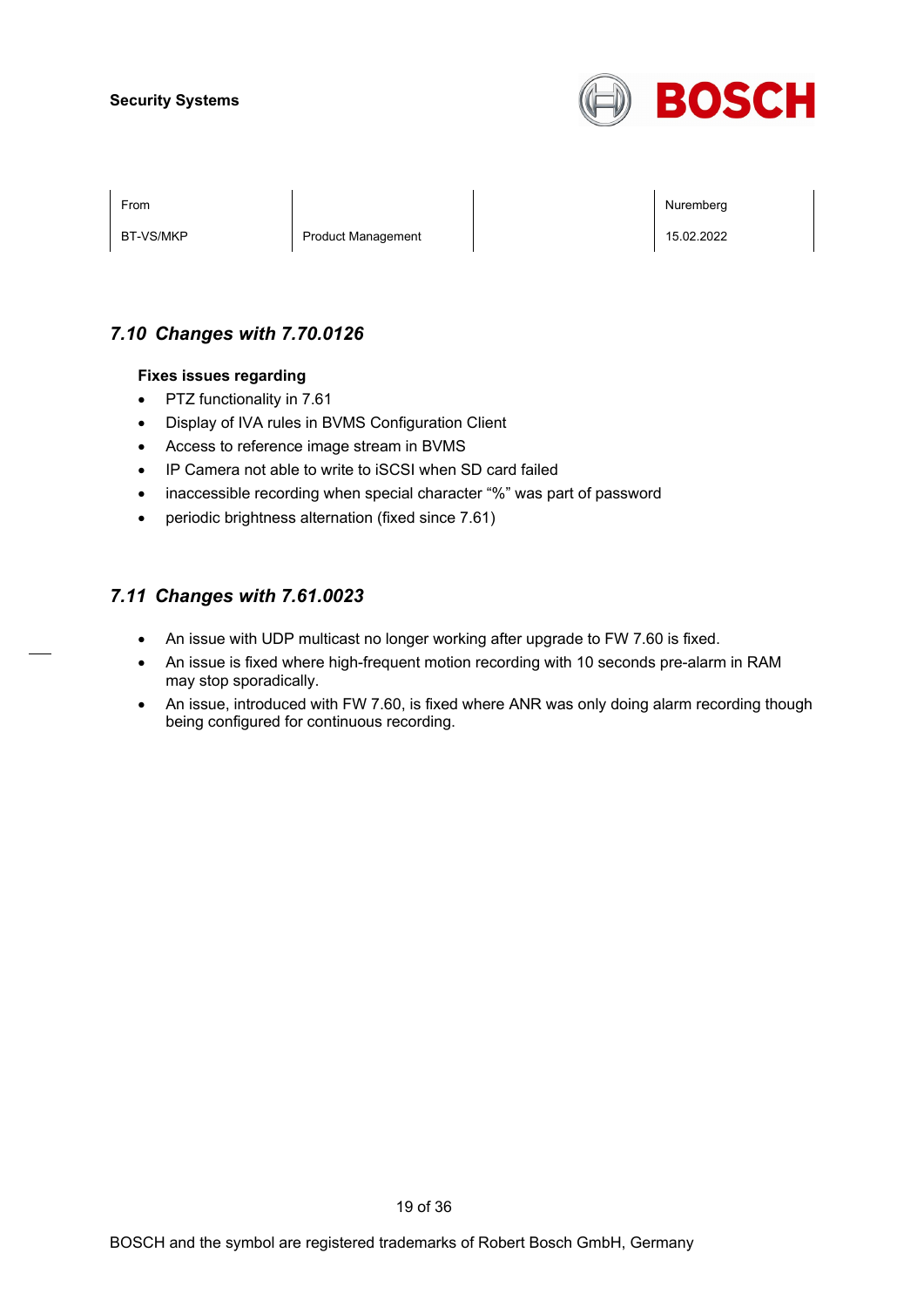

BT-VS/MKP Product Management 2008 Product Management 15.02.2022

From the second contract of the second contract of the second contract of the second contract of the second contract of the second contract of the second contract of the second contract of the second contract of the second

## *7.12 New Features with 7.60.0118*

#### **VCA**

- In web browsers that do not support MPEG-ActiveX, VCA configuration is only possible via Configuration Manager. An info message to use Configuration Manager is presented, with a hint where to get Configuration Manager if it is not installed.
- Object filters 'height' and 'width', which are more intuitive than 'area' and 'aspect ratio', have been added.
- Metadata can be filtered to exclude certain not required content. This may help especially on low-bandwidth links, or to reduce load on successive algorithms and services.
- A new, more flexible aggregation time mechanism has been added to the rule engine script. This mechanism supersedes the old aggregation time setting (RCP command), which is applied after the rule engine globally. For backward compatibility, existing use of old aggregation time is kept on firmware update, otherwise removed from user interface.

• Gyro sensor, if available, has been added as option for camera tamper detection.

#### **Miscellaneous**

- The RTSPS service has been added to the Network Services page.
- Firmware upload is now possible via ONVIF.
- For Stratocast cloud access, the global motion/VCA alarm is forwarded via Stratocast protocol when VCA is activated, automatically creating a 'detect any object' rule.
- For Stratocast cloud access, Intelligent Streaming is now automatically activated.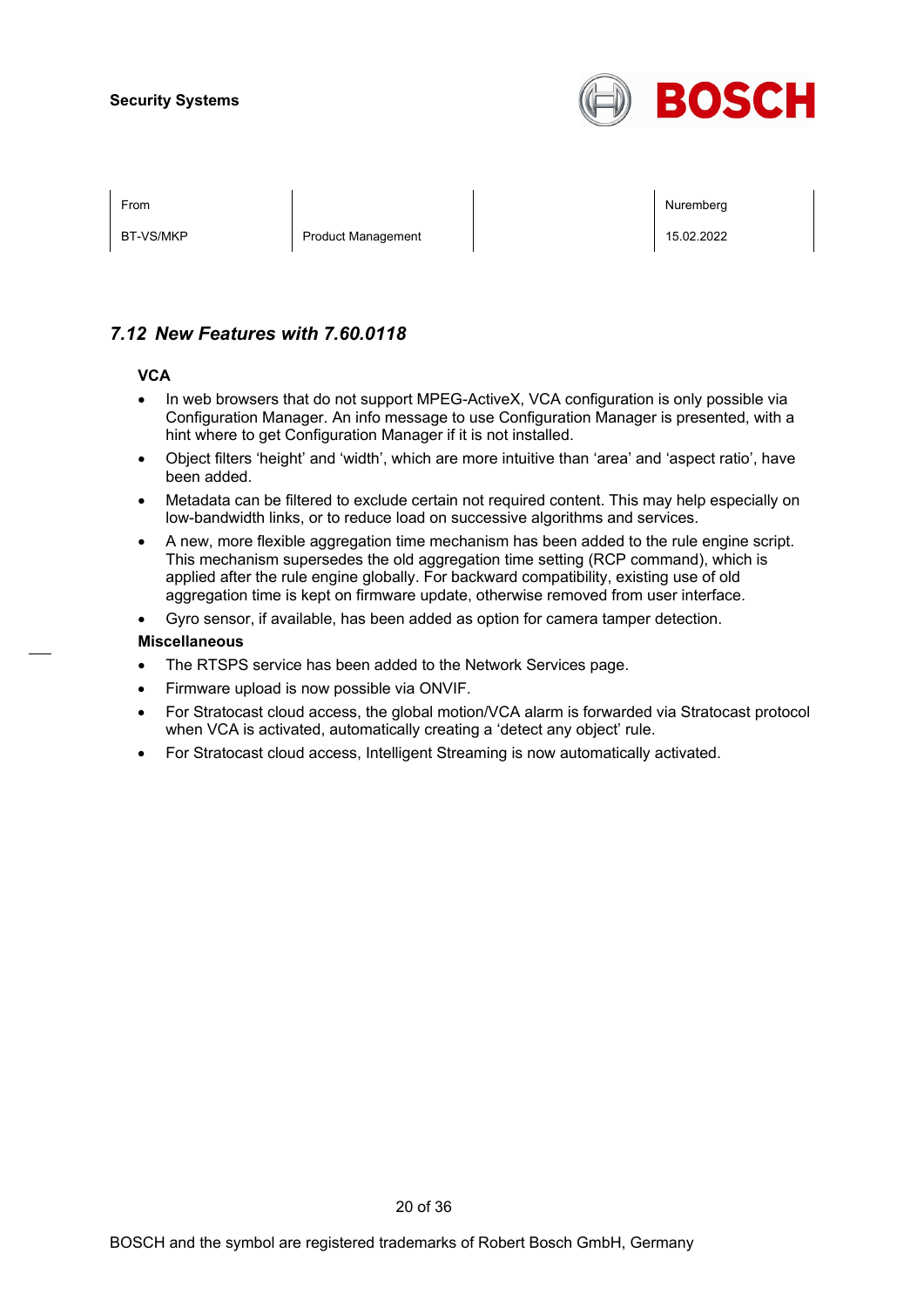

BT-VS/MKP Product Management 2008 Product Management 15.02.2022

From the second contract of the second contract of the second contract of the second contract of the second contract of the second contract of the second contract of the second contract of the second contract of the second

## *7.13 Changes with 7.60.0118*

- Due to switching from basic authentication to digest authentication only with the previous firmware release FW 7.50, backward compatibility was lost with devices in the field that only accept basic authentication, putting installed systems out of function. To solve this, the authentication method can be specified via a parameter for outgoing connections in Alarm Task Scripting. Refer to the updated ATSL manual.
- Audio alarm has been assigned with a default name.
- An issue is fixed where recording span events were reported as errors while being normal operational events.
- An issue of the revoked build 116, which could have caused recording to not restart after reboot, is fixed.

#### **Note:**

Due to the changes in the recording engine, recording encryption is no more compatible with released VRM versions, and thus recording encryption must not be enabled. Otherwise, encrypted recordings will not be retrievable anymore until upgrading to a new VRM version.

## *7.14 New Features with 7.50.0079*

- Latency of live video, when no MPEG-Active-X is used, has been reduced by using an open source JavaScript library.
- Alarm Task Scripting Language (ATSL) has been enhanced to allow a free username that can be used with sending an HTTP POST command to e.g. control an I/O device.
- Connection establishment over RTSP with parameter "vcd=3" provides an XML stream with extension tag where the original RTP VCD data packet is encapsulated with base64 encoding. This allows for the possibility to send ONVIF and VCD data in one stream.
- An alarm message can be created if time synchronization fails, and an SNMP trap can be sent.

## *7.15 Changes with 7.50.0079*

- The menu item "Image posting" has been moved within the sidebar menu into the "Recording" section. A link to configure accounts has been added.
- The special character '+' is not allowed in passwords anymore as it conflicts with some authentication methods.
- ONVIF AbsoluteMove command now allows the optional parameter "speed" for pan and tilt movements.

• ATSL commands now use HTTP digest authentication. Basic authentication is disabled. Face Detector has been improved.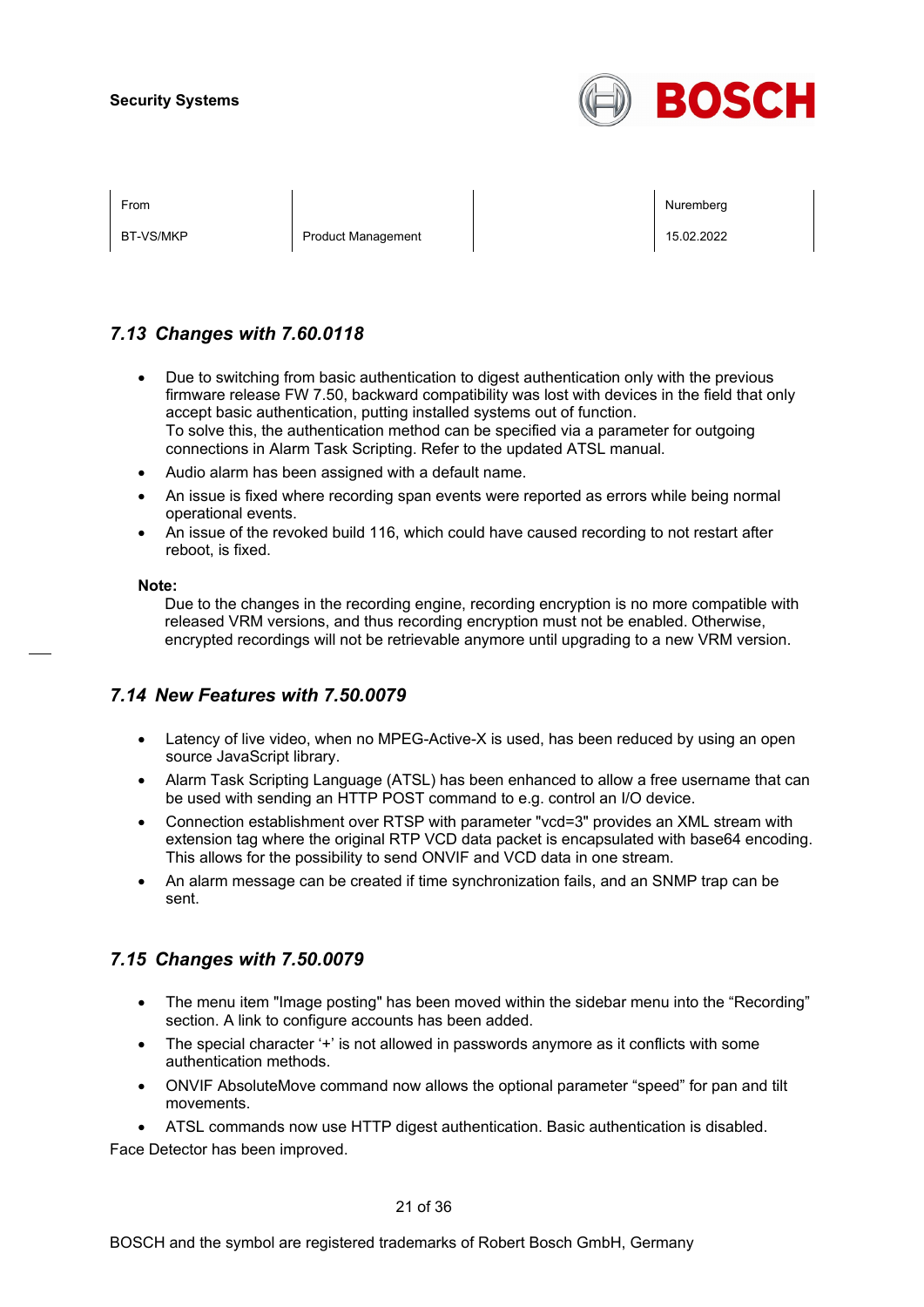

BT-VS/MKP Product Management 2008 Product Management 15.02.2022

From the second contract of the second contract of the second contract of the second contract of the second contract of the second contract of the second contract of the second contract of the second contract of the second

## *7.16 New Features with 7.10.0074*

- A dashboard, available under service permissions, provides a compact but extensive view on parameters that might be especially helpful for troubleshooting. An export function provides even more details than displayed on the dashboard page.
- Intelligent Streaming has been enhanced by a "Dynamic sharpness and noise filtering" option, which uses information from the encoder to optimize the image processing according to the encoder requirements. An additional bitrate reduction of up to 25% can be achieved.
- Scene mode names have been adapted to reflect their intended use cases better and synchronized between fixed and moving cameras. Scene modes settings have been tuned accordingly to better match their intended applications.
- IP address can now be changed dynamically during runtime, not requiring a reboot cycle anymore. This allows for quarantine network transition on 802.1x network configurations as well as for dynamic IP address assignment from DHCP.
- Support of China GB/T 28181 has been updated to comply with 2016 standard.
- AES encryption on RTP connections is now possible, allowing encrypted UDP multicast connections in a BVMS setup.
- Default value for TLS has been set to version 1.2 to increase security by default. This may cause incompatibility with older client applications.
- Session cookie has been secured by default, disallowing authentication forwarding to MPEG ActiveX and other applications, like replay via Video Security Client. Re-authentication is required for these applications when called out of the web browser despite an already authenticated browser session.
- An option to export from RAM recording buffer allows recording exports on the fly without requiring an SD card or external iSCSI storage.
- A separate hostname setting is introduced. For backward compatibility, the hostname setting is still pre-filled from entries in the camera and unit name fields but can then be configured independently.
- Multicast connections for audio streams are now supported.
- An auto back-focus command is introduced to initiate an auto back-focus adjustment cycle without the need for entering the Lens Wizard.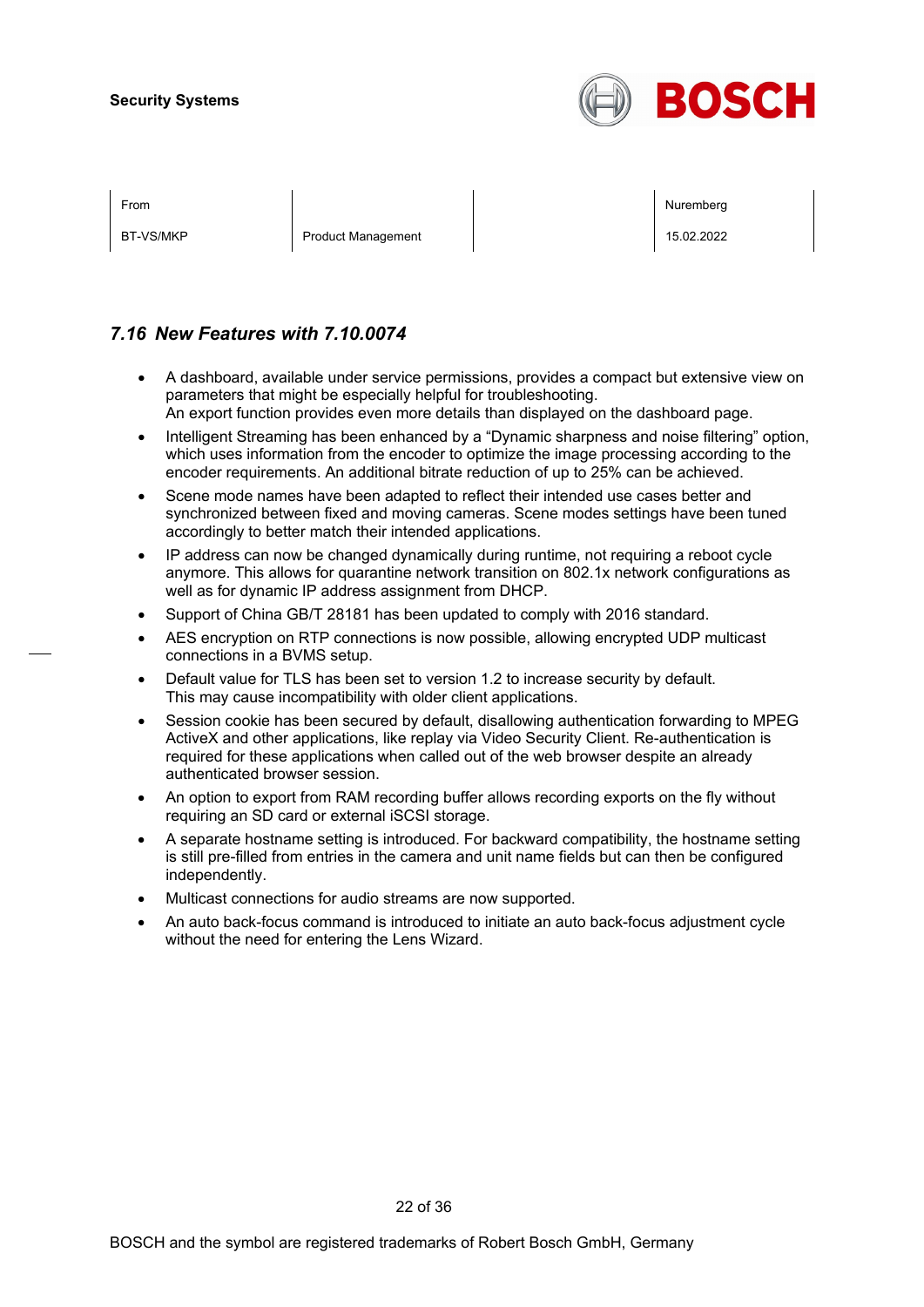

BT-VS/MKP Product Management 15.02.2022

From the second contract of the second contract of the second contract of the second contract of the second contract of the second contract of the second contract of the second contract of the second contract of the second

## *7.17 Changes with 7.10.0074*

- An issue is fixed where too small pre-alarm recording buffers caused sporadic error messages.
- An issue is fixed where sporadically a wrong Ethernet link mode was detected.
- An issue is fixed where empty connections could be established using an obsolete URL.
- An issue is fixed where sequence numbers in metadata RTP streams were wrong after VCA was reconfigured.
- An issue is fixed where no folder could be added to a Dropbox account.
- An issue is fixed where device could not be registered in Remote Portal anymore.
- HTTP digest authentication is set as default.
- iSCSI MSS setting has been removed.

### *7.18 Changes with 6.61.0025*

- An issue is fixed where VCA counters were reset when VCA editing was started.
- An issue with a broken certificate chain in the "originally Bosch manufactured" certificate used for HTTPS by default has been fixed. Corrupt certificates will be repaired.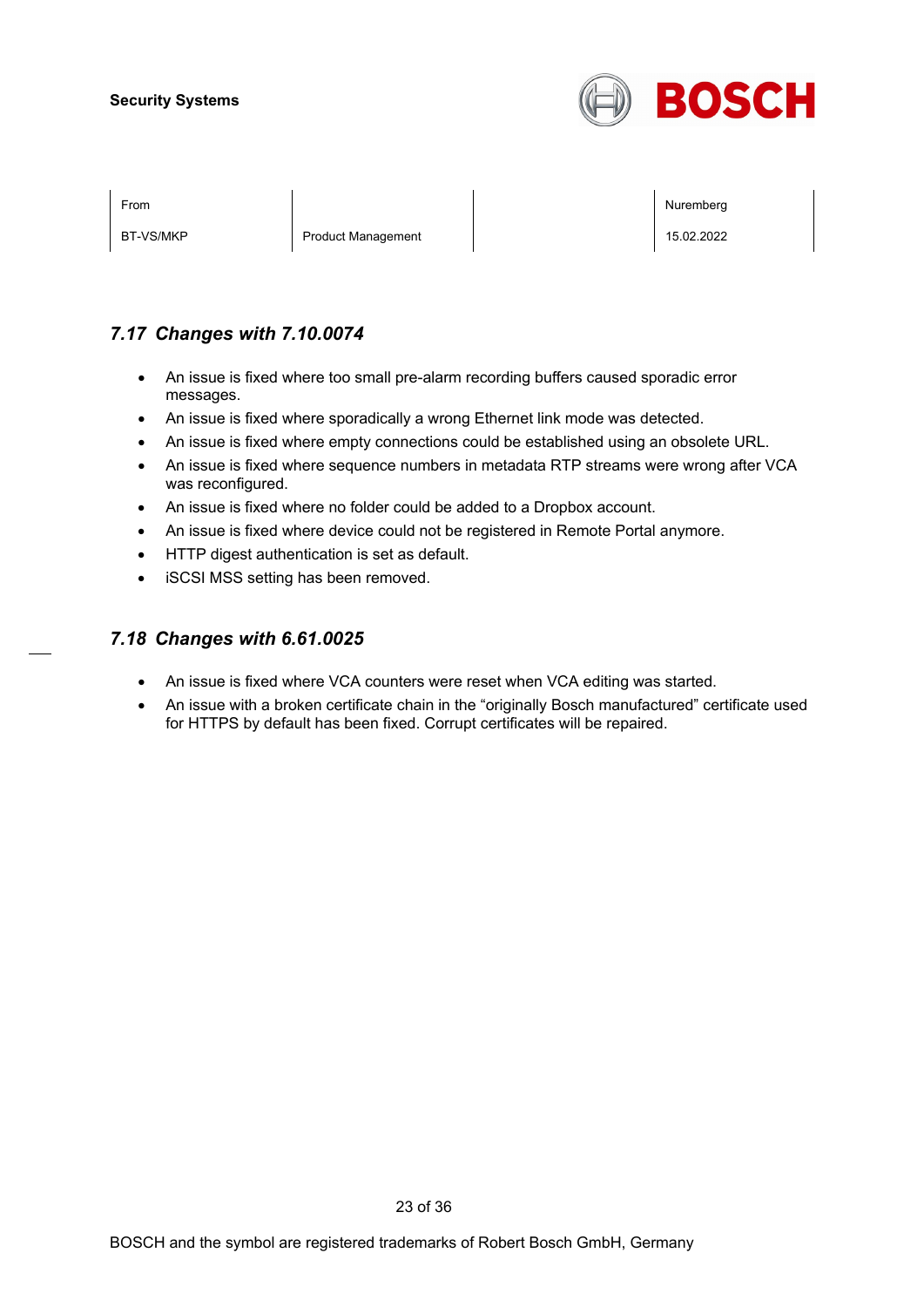

| гійн |  |
|------|--|
|      |  |
| .    |  |

BT-VS/MKP Product Management 2008 Product Management 15.02.2022

From the second contract of the second contract of the second contract of the second contract of the second contract of the second contract of the second contract of the second contract of the second contract of the second

## *7.19 New Features with 6.60.0065*

#### **Security**

- Software sealing is extended to cover more static parameters of image pre-processing and moving camera control.
- Manual and automatic logout functionality added to the web browser interface:
	- o A "Logout" button is available in the blue navigation bar between "Links" and help icon.
	- $\circ$  A timeout in minutes for the browser session can be defined via the Web Interface -> 'Live' functions menu.
- Enhancements for Alarm Task Scripting:
	- o A seal break event can be used to trigger alarm task scripts.
	- o An SD card lifespan alarm can be used to trigger alarm task scripts.
- Enhancements for SNMP:
	- o A seal break event can trigger an SNMP trap.
	- o An SD card lifespan alarm can trigger an SNMP trap.
	- o An event from the Embedded Login Firewall can trigger an SNMP trap.

#### **ONVIF**

• Signalling of 'idle object' is added to the ONVIF metadata stream.

#### **Miscellaneous**

- Genetec Stratocast cloud is supported.
- Support added for inverting lenses, especially Bosch LVF-5005C-S1803, for DINION IP 6000/7000 and FLEXIDOME IP 6000/7000.
- IGMPv3 enhancements to support source-specific multicast (SSM) scenarios.

#### **VCA**

• An object that triggered an alarm is marked accordingly and displayed in orange color for a short period to allow easier visual detection.

For details on enhancements and changes in Intelligent Video Analytics and Essential Video Analytics, please refer to the separate release notes.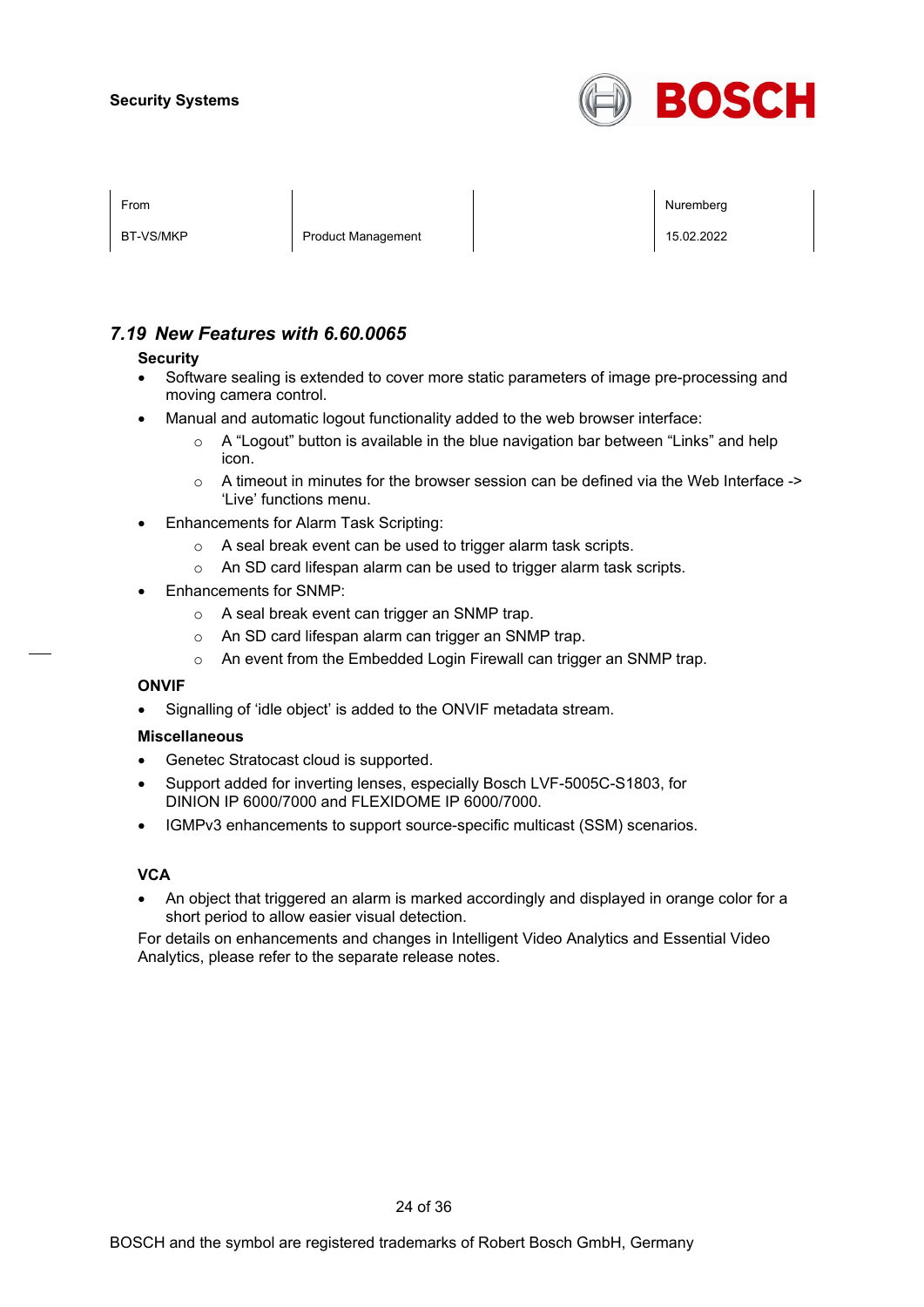

| <b>From</b> |  |
|-------------|--|
|             |  |
|             |  |

BT-VS/MKP Product Management 2008 Product Management 15.02.2022

From the second contract of the second contract of the second contract of the second contract of the second contract of the second contract of the second contract of the second contract of the second contract of the second

## *7.20 Changes with 6.60.0065*

- An issue in a multipathing scenario, where during start-up 802.1x EAP/TLS caused iSCSI recording to use the alternative path, is fixed.
- An issue where the ONVIF metadata stream occasionally stopped is fixed.
- Remote recording on CPP-ENC devices is fixed but requires CPP-ENC devices to run FW 5.97.10 or higher because of the recently added security features, which impact RCP+ communication and password handling.
- The default use of 1024 bit RSA keys for self-signed certificate generation is limited to cameras with older hardware that would require time-extensive 2048 bit key generation in software. On all cameras with hardware acceleration a minimum length of 2048 bit is used for RSA keys by default. Certificates with 2048 bit keys can be used on all cameras.

## *7.21 Changes with 6.51.0028*

• This version includes a fix for a recently discovered security vulnerability CVE-2018-19036. The vulnerability potentially allows the unauthorized execution of code on the device via the network interface. Bosch rates this vulnerability at 9.4 (Critical) and recommends customers to upgrade devices with updated firmware versions. For detailed information please refer to the published Security Advisory BOSCH‑2018‑1202‑BT.

## *7.22 Changes with 6.51.0026*

- Password reset mechanism changed
	- $\circ$  Clearing passwords of all three legacy users was changed to only reset/change the password for the user 'service' to 'service', while passwords of all other users including 'live' and 'user' as well as other 'service' users stay unchanged.
	- o The user can then logon to the camera using user 'service' with password 'service'. He should then change the password for the service user again.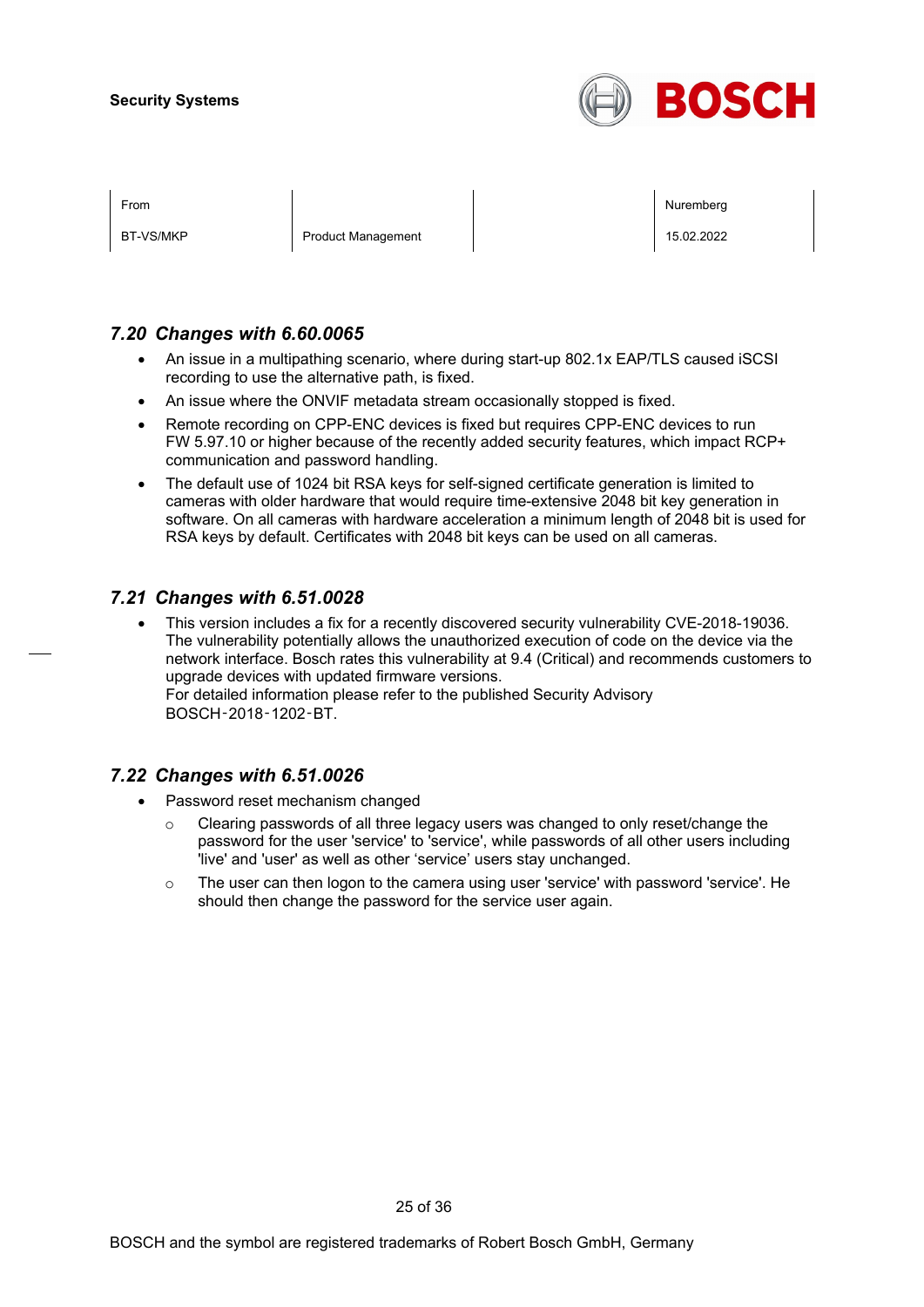

| ⊢rom |  |
|------|--|
|      |  |
|      |  |

BT-VS/MKP Product Management 2008 Product Management 15.02.2022

From the second contract of the second contract of the second contract of the second contract of the second contract of the second contract of the second contract of the second contract of the second contract of the second

## *7.23 New Features with 6.50.0128*

- **Image pre-processing enhancements on DINION IP starlight 6000/7000 and FLEXIDOME IP starlight 6000/7000**
	- o A user slider to tune the maximum gain allowance is added
	- $\circ$  A new scene mode is now available for optimized License Plate Recognition (LPR) (only for **DINION IP starlight 6000/7000**)
- **Intelligent Streaming enhancements**
	- $\circ$  Statistics pages have been added for live and recording streams. These provide guidance for optimally adjust bitrate and quality settings, and make judgement on averaging easier in order to optimize storage consumption.
	- o Intelligent Streaming configuration parameters in encoder profiles are now grouped.

#### • **Highly reliable SD card recording with life cycle monitoring**

Industrial SD cards which provide wear level data can be monitored for their health and expected lifetime, providing much more reliable SD card recording. Three vendors have been tested and qualified:

- o Sony
- o SanDisk
- o Micron

Due to the high dynamic in the SD card market, no direct reference to the models is given. Latest Industrial SD cards from all three vendors support this feature.

- **ONVIF Profile T is now supported**
- Current gain value is visualized in video preview window.
- The ID out of the best face detection is attached to the JPEG filename when posted via FTP and also added to the metadata stream to allow searching.
- SNI support has been added to improve load-balancing for cloud-based solutions.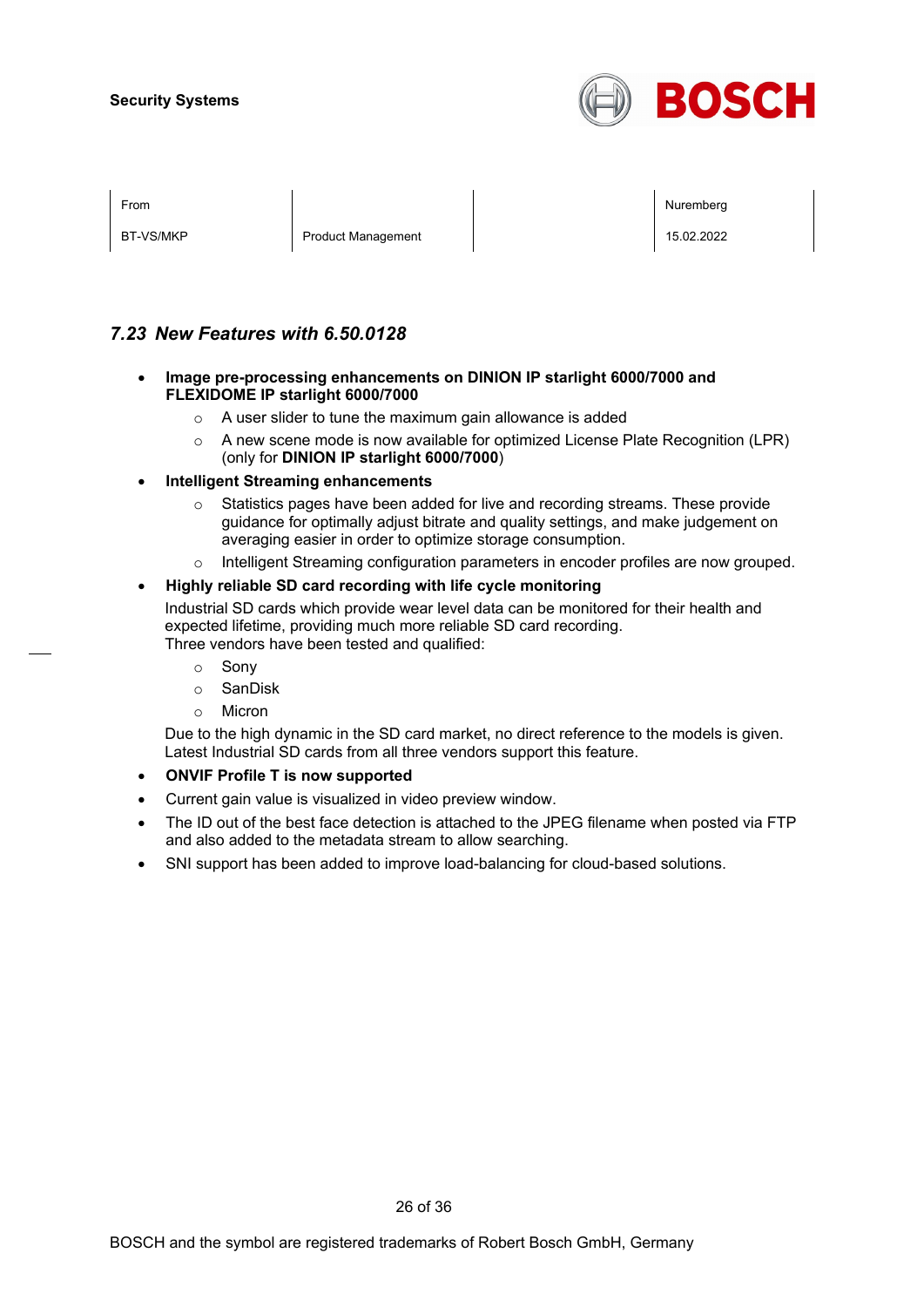

BT-VS/MKP Product Management 2008 Product Management 15.02.2022

From the second contract of the second contract of the second contract of the second contract of the second contract of the second contract of the second contract of the second contract of the second contract of the second

#### **Security features**

• **Software Sealing**

The camera configuration can be 'sealed' once it should not be changed anymore. Any change of the sealing status and any change to static configuration, accidentally or intentional, will break the seal, creating an alarm message that can be used by the video management system to launch an appropriate alarm scenario.

All modifications affecting the sealing status are logged separately.

- Firmware files are now encrypted.
- Files received via HTTP upload are checked for correct size.
- "Secure renegotiation" is signalled in TLS.
- In case of certificate user authentication, the clock base is re-adjusted, e.g. after battery loss.

## *7.24 Changes with 6.44.0020*

- Cipher suites were enhanced by TLS\_ECDHE\_RSA\_WITH\_AES\_128\_CBC\_SHA256.
- An issue with simultaneous multicast streams, introduced with FW 6.43, has been fixed.
- An issue with ONVIF SetImageSettings, where incorrect settings could be applied when an unsupported namespace was used, has been fixed.
- An issue with ONVIF IVA messages suspended, when more than one IVA rule was configured, has been fixed.
- An issue with VCA calibration lost after image rotation has been fixed.
- An issue with EAP-TLS certificates with CRL extension, intermittently prohibiting authentication, has been fixed.
- An issue with panoramic cameras, where pre-positions could not be set in the web interface when in on-board dewarping mode, has been fixed.
- Various smaller issues have been fixed.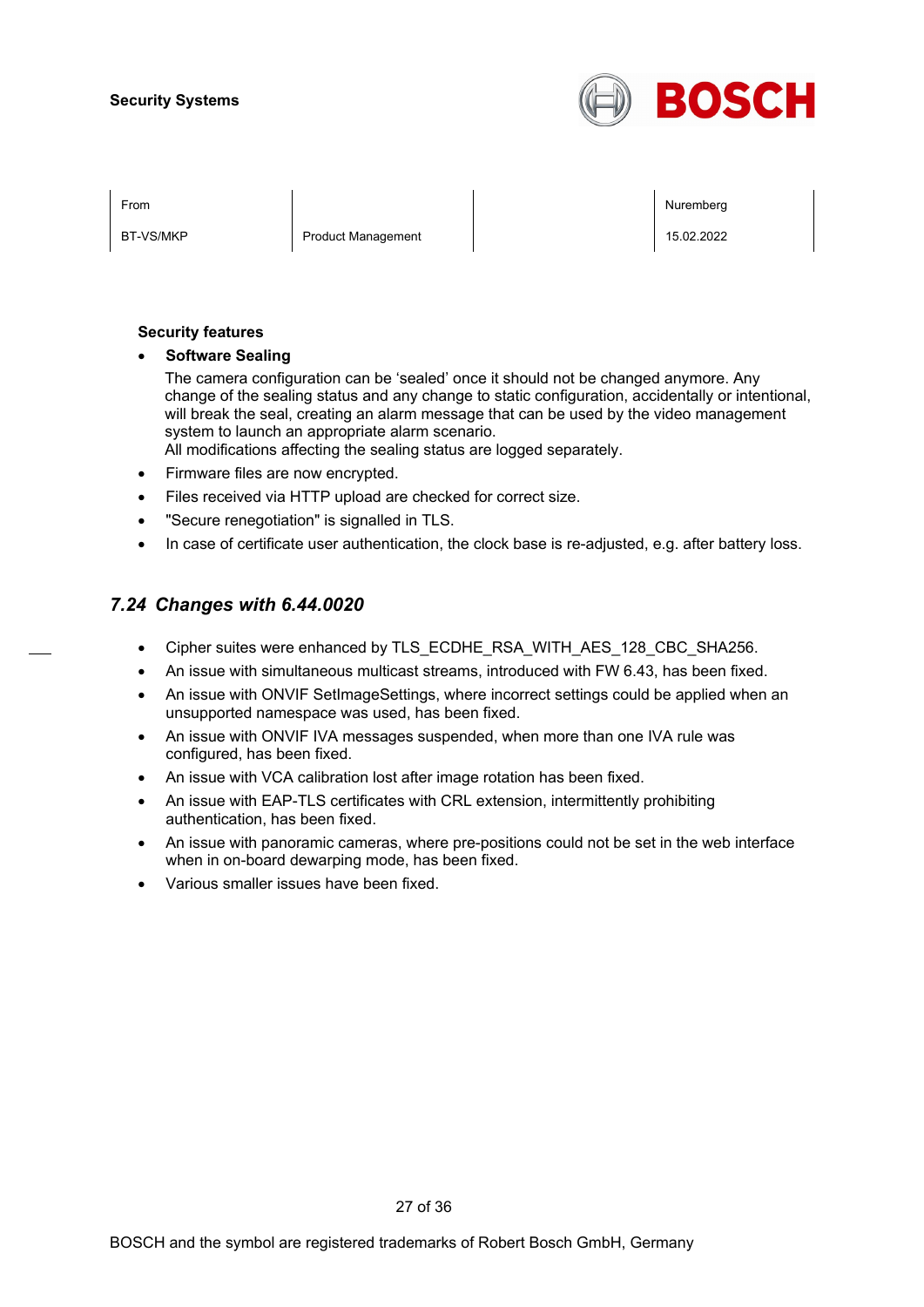

BT-VS/MKP Product Management 15.02.2022

From the second contract of the second contract of the second contract of the second contract of the second contract of the second contract of the second contract of the second contract of the second contract of the second

## *7.25 New Features with FW 6.43.0027*

- A possibility to increase the Power-over-Ethernet (PoE) demand signalled via LLDP has been added. This may help to optimize the power management on switches and e.g. also eases to use the cameras in outdoor housings with PoE-powered heating systems.
- IGMP version can now be set to a specific version. Automatic detection is still default.

## *7.26 Changes with FW 6.43.0027*

- After updating to firmware version 6.43, users will be able to take advantage from boosted performance and enhanced image quality of DINION IP starlight 6000 / 7000 and FLEXIDOME IP starlight 6000 / 7000:
	- o Overall improved contrast and sharpness
	- o Stronger sharpening in the detailed zones of the image
	- $\circ$  Retuned the balance between motion blur and image noise in both base modes (Starlight and HDR – Extended Dynamic mode). This generally reduces visible motion blur for moving objects, especially in dark scenes.
	- $\circ$  Improved blending of multiple exposures in HDR mode, especially in scenes with moving objects
- In addition to the starlight mode, the default shutter function in the ALC menu is now also available in HDR – Extended Dynamic mode
- Improvements on Multipathing support for storage devices.
- Various smaller issues have been fixed.

#### **Note:**

Due to improved image tuning in this firmware version, the behavior of various image enhancement sliders can be different than in older FW releases. Therefore it is recommended to perform a "Restore Mode Defaults" after the firmware update is finished in order to get the best performance. This button can be found under: Configuration -> Camera -> Scene Mode. This can be done for each scene mode individually. If you want to reset all scene modes, then it is recommended to perform a factory default.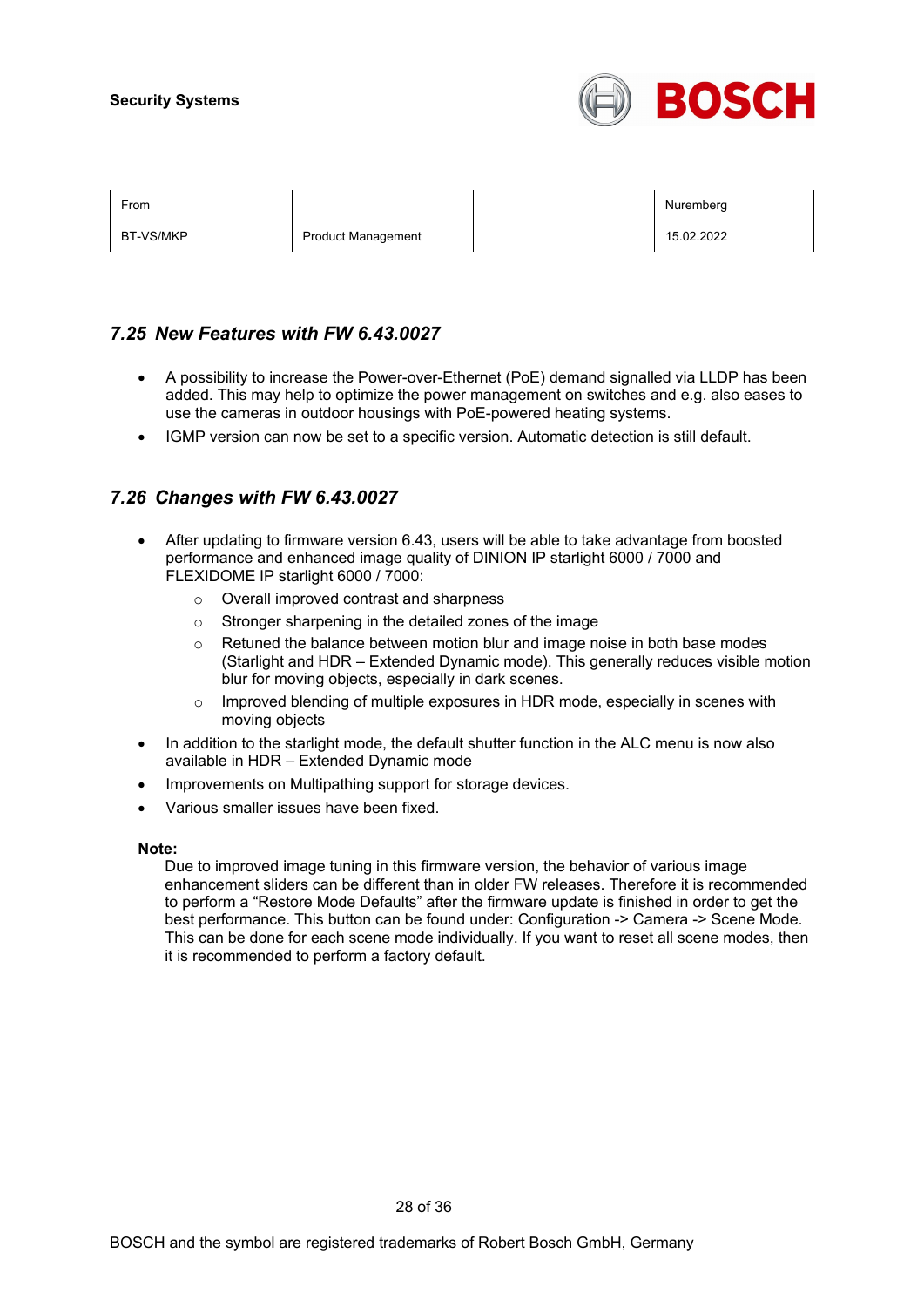

BT-VS/MKP Product Management 15.02.2022

From the second contract of the second contract of the second contract of the second contract of the second contract of the second contract of the second contract of the second contract of the second contract of the second

## *7.27 Changes with FW 6.42.0021*

- Stronger user name and password policy is enforced. The following rules apply:
	- o User names must be at least five (5) characters long.
	- o User name and password must not be identical.
	- o A password must consist of minimum eight (8) characters.
	- o A password must contain both upper-case and lower-case letters.
	- o A password must include one or more numerical digits.
	- o A password must include at least one of these special characters:  $! ? " \# \$ \% () \{ \} [ ] * + - = . , ; ^ {\wedge} _ - | ~ \wedge \}$ Other special characters (like space  $@:$  < > ' & etc.) are not supported.
- Multicast discovery port is now configurable via browser interface.
- An issue where sporadically no video was shown after power cycle has been fixed.
- An issue where Automatic Network Replenishment ANR failed when SD card is broken has been fixed.
- Improved behavioural response on denial of service attacks.
- Various ONVIF communication issues have been fixed.
- Various smaller issues have been fixed.

## *7.28 Changes with FW 6.41.0037*

• Various smaller issues have been fixed.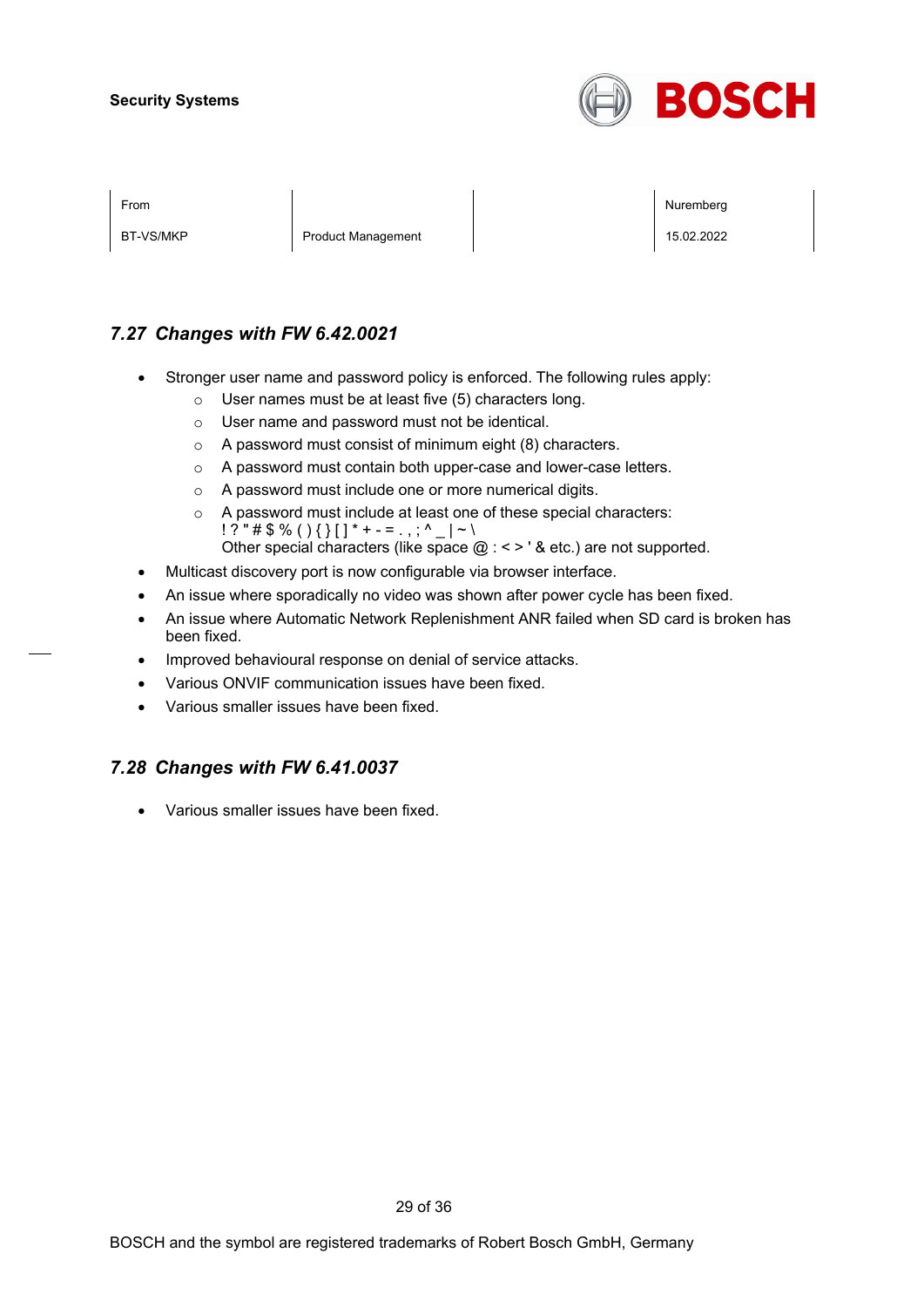

BT-VS/MKP Product Management 2008 Product Management 15.02.2022

From the second contract of the second contract of the second contract of the second contract of the second contract of the second contract of the second contract of the second contract of the second contract of the second

## *7.29 Features with FW 6.40.0240*

#### **Intelligent Streaming**

- Intelligent Streaming is a combination of features and functions to optimize bitrate consumption of recorded video. It benefits from improved noise reduction in still areas of the image, an average noise level communicated to the encoder, larger GOP size, strong use of prediction in case of B slices, and dynamic tuning of quantization parameters (QP) in the encoder.
- The strength of the bitrate optimization can be set via 5 levels. Savings can be up to 80% but are strongly scene-dependent.
- Intelligent Streaming is enabled by default in medium setting.

#### **Security**

- Password enforcement
	- $\circ$  New cameras with this firmware installed will only become operable after the password for the administration level (user "service") has been assigned.
	- $\circ$  Other users "user" and "live" will only become accessible after the administrator assigned passwords to them.
	- $\circ$  Cameras which are updated to this firmware from a version lower than 6.40 will not change their behaviour and remain at their former protection level unless reset to factory defaults.
- Signed firmware file enforcement Only Bosch-signed firmware will be accepted by the camera without compromises. A downgrade to a non-signed firmware is not possible anymore.
- Data encryption on iSCSI storages
	- $\circ$  The payload on an iSCSI drive is encrypted using a symmetric XTS encryption scheme (block encryption).
	- $\circ$  The camera uses a number of public keys to asymmetrically encrypt the XTS key for multiple receivers. These public keys are maintained in the certificate store via certificates. Usage can be defined as for "recording1" and/or "recording2".
	- $\circ$  Payload encryption is possible on SD cards as well as on external iSCSI storage.
	- $\circ$  A client that shall be allowed to replay this footage must have its cert/key registered and activated.
	- $\circ$  The Video Recording Manager (VRM) may also be a receiver to decrypt the payload data for replay.
- SRTP payload encryption for live and replay SRTP provides payload encryption of UDP streams via TLS, similar to what HTTPS does by using TLS for TCP streams. Also encrypted multicast connections are possible.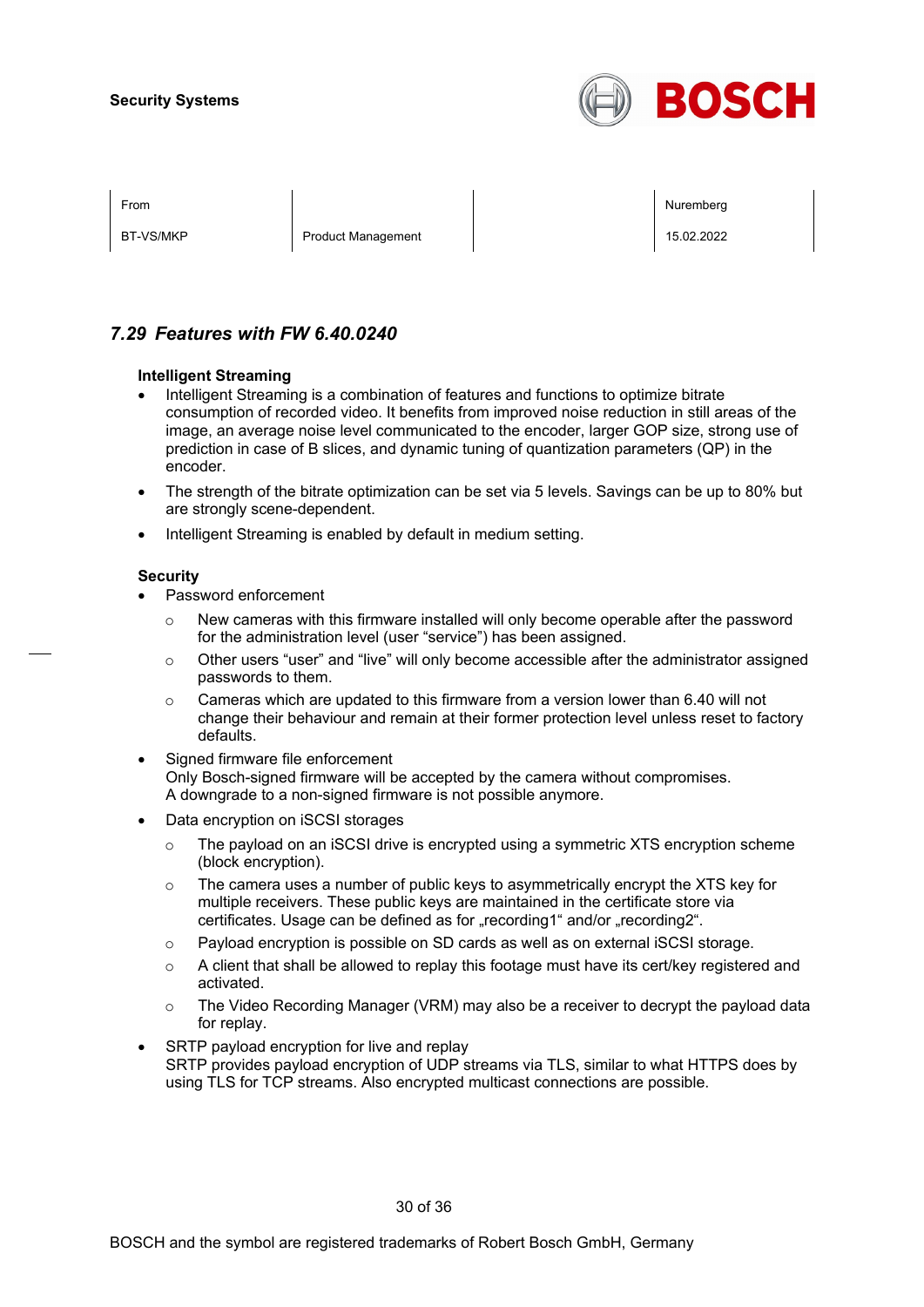

BT-VS/MKP Product Management 2008 Product Management 15.02.2022

From the second contract of the second contract of the second contract of the second contract of the second contract of the second contract of the second contract of the second contract of the second contract of the second

- SNMPv3 support
	- $\circ$  New alternative SNMP support provides encryption and authentication. This new service will provide pure MIB-II access.
	- $\circ$  Legacy functions, like NTCIP support or mapping of dedicated RCP commands to SNMP Enterprise MIB nodes, are only provided with existing SNMPv1 implementation.
- Certificate revocation list (CRL) support
- To improve usability and provide a more compact overview, the web user interface for the certificate store has been updated. It now allows direct tagging of certificates for usages. The former split into two areas (Files and Usage) is removed.
- Stronger encryption and password protection for configuration file
	- $\circ$  The configuration file is encrypted and password-protected before download.
	- $\circ$  The user as the owner of this configuration file is prompted for the password.
	- o The password is required when the configuration file is uploaded to a camera.
	- $\circ$  The configuration file is encrypted using standard mechanisms but not intended to be opened or modified by the user, thus the encryption key itself is kept internal and not exposed.
- Stronger encryption for maintenance log file The maintenance log file as being used in tech support cases is encrypted with a Bosch public key. Only tech support staff is authorized to decrypt and open the file.
- The minimum TLS version can be defined, e.g. to avoid vulnerabilities from TLS 1.0 and 1.1.
- The Telnet console has been completely removed and is substituted by a new logging facility providing:
	- o A more structured output including timestamp, severity and module sources
	- o Search and filtering for specific events via web user interface
	- o Direct output to a syslog server
	- $\circ$  Configuration to produce similar "debug" printouts for tech support as previously
- Consolidation of running services, visualized on new page "Network Services". Only those services (HTTP, HTTPS, RTSP, RCP, iSCSI, NTP, discovery, ONVIF discovery) are running which are required for activated functionality. All other services (FTP, SNMP, UPnP, GB/T 28181) and their respective ports are deactivated.
- The password unlock functionality (support recovery option) can be disabled.
- CHAVE cameras
	- $\circ$  Multiple trusted issuers are now allowed for client certificate authentication.
	- $\circ$  An option to not wipe the SXI certificate when a factory default is issued has been added.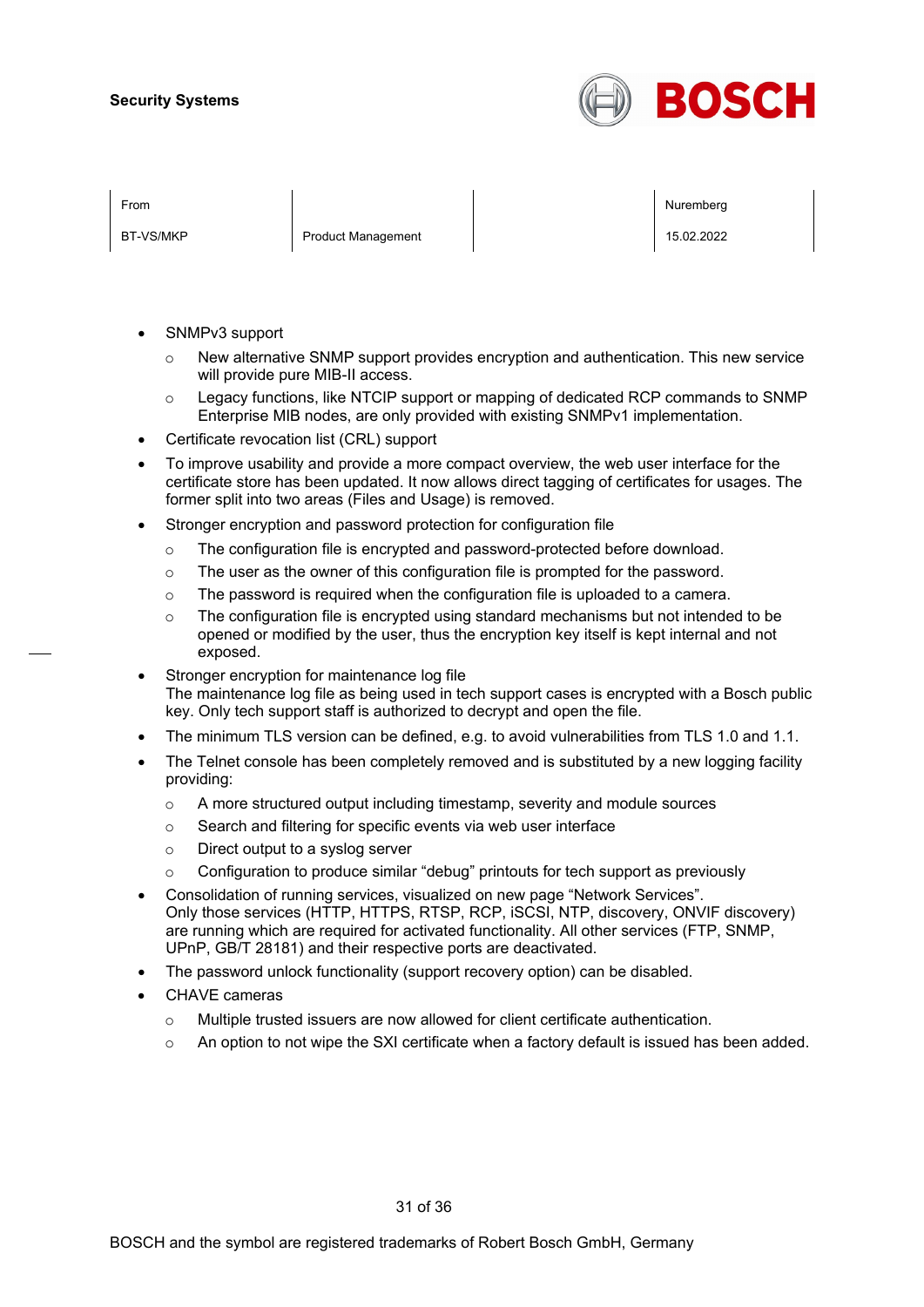

BT-VS/MKP Product Management 2008 Product Management 15.02.2022

From the second contract of the second contract of the second contract of the second contract of the second contract of the second contract of the second contract of the second contract of the second contract of the second

#### **Imaging**

• Improved noise filtering in still scenes.

#### **VCA**

For details on VCA 6.40 please refer to the separate release notes of Essential Video Analytics or Intelligent Video Analytics.

#### **ONVIF**

- ONVIF manual iris and focus controls added.
- Feature coverage of the ONVIF metadata stream has been extended to include e.g. object classes, object shape polygons, faces, flame and smoke detection info.
- Profile G support
	- o Recording start and control has been added.
	- o Recording search and replay functionality has been added.
	- o Tested with ONVIF Device Test Tool 16.07 SR2 rev. 617.

#### **Miscellaneous**

- SMTP port is now configurable via web interface.
- Multipathing support for storage devices.
- User name from certificate for EAP-TLS is used as EAP identity, if provided.
- Dynamically colored privacy masks, depending on surrounding video added. This can be used to not distract the operator due to intense color, e.g. white privacy mask in night scene.
- Cameras can connect to the CBS Remote Portal installer service.
- New illuminators for MIC 7000 are supported.
- Intelligent Auto Exposure (IAE) has been extended to cameras without FPGA.
- An event playback button has been added to the Live page to allow a quick playback of the last event in case there was an incident and the camera was connected remotely to check what happened instead of checking live and then go to the playback page.
- Default device date is set to firmware build time in case of invalid RTC time to avoid lock-out in case of certificate-based authentication.
- Dropbox API has been updated. The API used before was going obsolete on June  $28<sup>th</sup>$ , 2017.

## *7.30 Changes with FW 6.40.0240*

- Installation Code has been enhanced with a block for crypto-coprocessor version indicators. The length of the Installation Code has been extended to 48 digits instead of only 44 digits.
- Improved certificate parser to support more attributes used e.g. by various mail providers.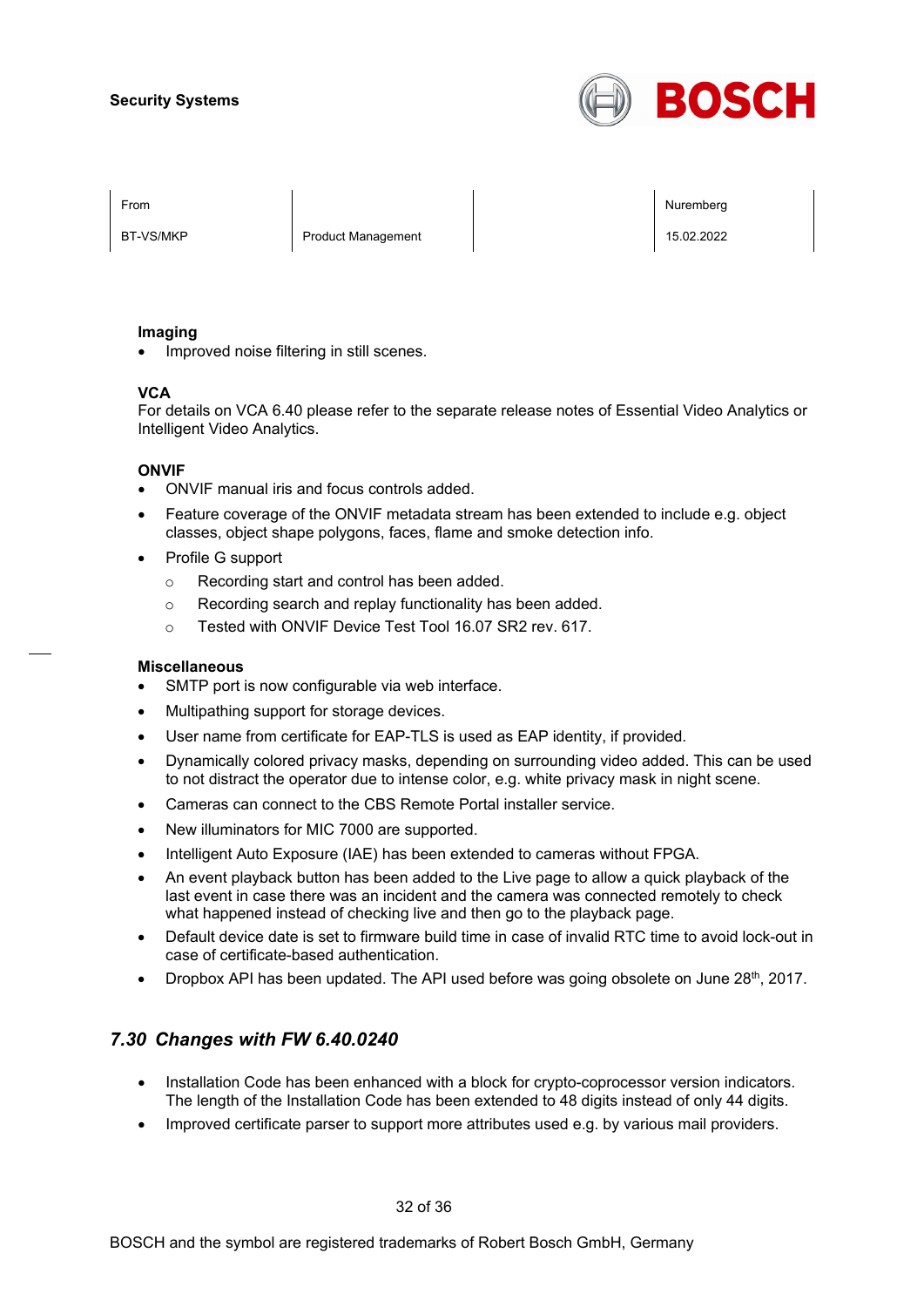

BT-VS/MKP Product Management 2008 Product Management 15.02.2022

From the second contract of the second contract of the second contract of the second contract of the second contract of the second contract of the second contract of the second contract of the second contract of the second

## *7.31 Features with FW 6.32.0111*

#### **Imaging**

• Settings for maximum gain control have been added.

### **Thermal Imaging**

- Support of up to 640x480 pixels (VGA) thermal image.
- False Color Mapping selectable from a range of templates.
- Flat Field Correction (FFC) is synchronized with video analytics.

Refer to the release letter of DINION IP thermal 8000 for a comprehensive feature overview.

#### **Security**

- Strengthened password policy:
	- $\circ$  New passwords must now be a minimum of 8 characters including special characters.
	- o Passwords are continuously demanded; message cannot be hidden anymore.
- For full support of HSTS, an option "HSTS plus HTTP redirection" has been added.
- Fallback to TLS 1.0 can be disabled.

#### **VCA**

- JPEG with VCA overlay is now also available in full screen view.
- Analytics algorithms have been optimized to support thermal images.

For details on VCA 6.30 please refer to the release notes of Essential Video Analytics or Intelligent Video Analytics.

#### **Miscellaneous**

- Improved user interface for 802.1x settings. Interface shows an EAP-MD5 password field and lists the EAP-TLS certificates with a link to the certificate store.
- Security coprocessor (TPM) version is listed in system overview.
- Preposition widget on Live page can be completely disabled in Web appearance settings.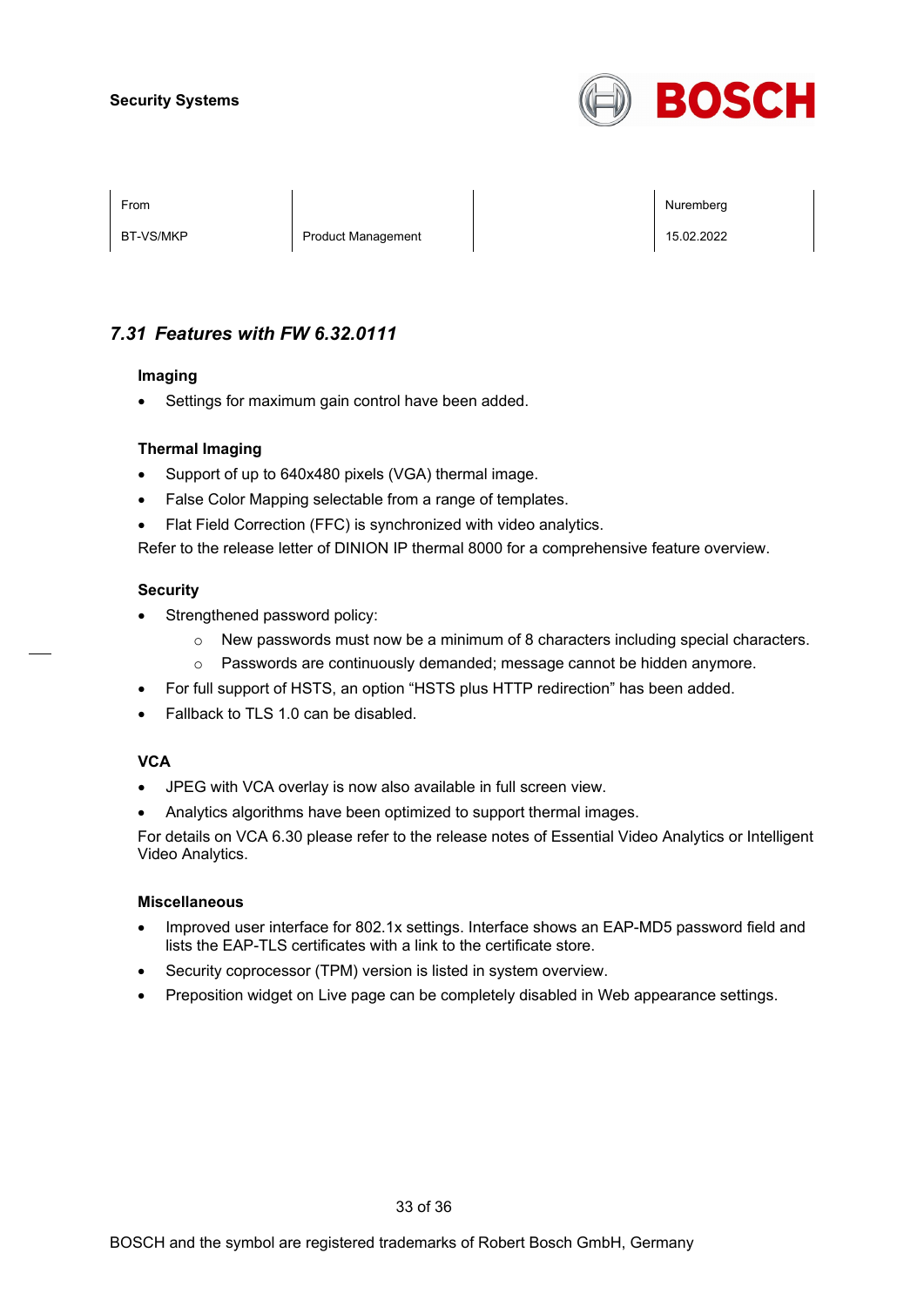

BT-VS/MKP Product Management 2008 Product Management 15.02.2022

From the second contract of the second contract of the second contract of the second contract of the second contract of the second contract of the second contract of the second contract of the second contract of the second

## *7.32 Changes*

- Limited frame rate stream capability names are presenting the frame rate as "skip" value, which is used as divisor in relation to the base frame rate. A value "skip 5" results e.g. in 12 fps if base frame rate is set to 60 fps, or in 5 fps if base frame rate is set to 25 fps.
- In preparation for ONVIF Profile Q support, planned for next major firmware release, the default setting for Automatic IPv4 address assignment has changed from "On" to "On plus Link-Local", a setting that had already been in the option list before. Though this might seem a small change, it may have an impact: The former default IP address 192.168.0.1 will virtually become obsolete. Instead, the camera will assign itself an auto-IP address out of the range 169.254.1.0 to

169.254.254.255 as long as there is no other IP address assigned by a DHCP server. *[\(https://en.wikipedia.org/wiki/Link-local\\_address\)](https://en.wikipedia.org/wiki/Link-local_address)*

The advantage is that there are no more duplicate IP addresses, which is considered prohibited in a network.

- New tuning of image pre-processing has been applied to improve motion sharpness and to reduce artifacts.
- VCA overlays are drawn after scaling to improve visibility.
- For DINION IP thermal 8000, non-functional rotate, flip and mirror were removed from web user interface. In addition, some smaller user interface clean-ups were applied.
- An issue has been fixed where the maintenance log could not be downloaded.
- An issue has been fixed where the wrong SD card recording status was displayed.
- A security leak, which allowed to extract critical data from the device, has been fixed.
- A problem with incorrect time zone info in recording packets causing gaps in timeline has been fixed.

## *7.33 New Features with FW 6.30.0140*

The feature set of this CPP7 platform firmware is aligned with the feature set of CPP4 and CPP6 platforms. See below the latest feature additions in relation to former firmware 6.2x and new features specific to CPP7.

For earlier feature additions please refer to CPP4 or CPP6 release notes.

#### **Imaging**

- Flexible video input orientation handling, including mirror and rotate (90°, 180° and 270°) allows corridor view applications using full resolution.
- A 1.3 MP crop is available on stream 2 on 1080p variants.
- Built-in gyro sensor is supported for automatic orientation detection.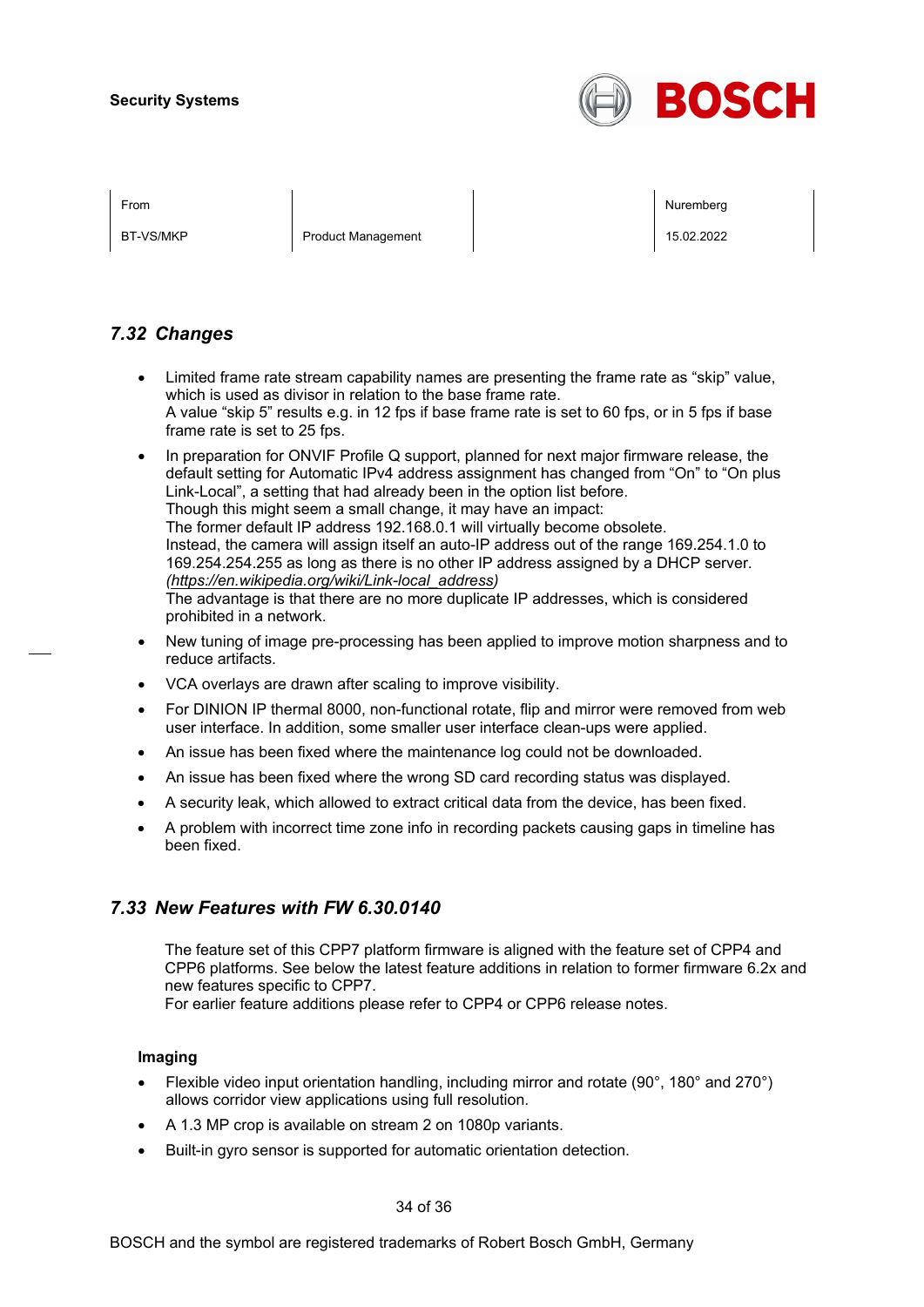

BT-VS/MKP Product Management 15.02.2022

From the second contract of the second contract of the second contract of the second contract of the second contract of the second contract of the second contract of the second contract of the second contract of the second

#### **Security**

- The user management allows free assignment of usernames. Each user can be assigned a user group representing live, user, or service level.
- New user management system allows to dynamically create a user for whom the password can be treated as token. Also timeout before user account expires is possible.
- Token-based authentication implemented to allow user management based on communication with Microsoft Active Directory Federation Services.
- Secure FTP connection (FTP over TLS) is implemented.
- ICMP redirect messages are not accepted by default. Acceptance can be re-enabled via RCP+ command, if needed.
- Video authentication is also possible on RTSP streaming. It can be enabled with CGI parameter 'auth=1' which requests picture info packets (payload type 97).

#### **Recording**

- Recording to iSCSI supports LUN size up to 64 TB.
- A PTZ preposition can be stored in a recording profile, allowing to record only a 'region of interest' (ROI) of the full image.

#### **ONVIF**

- ONVIF encoder profile settings can be verified via http://<ipaddress>/onvif\_encoder\_profiles.
- Manual focus and iris control is supported via ONVIF command.
- Tamper detection alarms are forwarded to and included in ONVIF event services.

#### **VCA**

- 6000 series cameras support Essential Video Analytics.
- 7000 series cameras support Intelligent Video Analytics.

For details on VCA 6.30 please refer to the release notes of Essential Video Analytics or Intelligent Video Analytics.

#### **Miscellaneous**

- HTML5 video tag is used to display a continuous MP4 video file from the camera on browsers not supporting NPAPI plug-ins (MPEG-ActiveX) like Firefox, Chrome and MS Edge.
- A "Links" section in the main navigation (blue top bar) leads to a DownloadStore page providing latest tools, apps and supportive software.
- Unicode characters are also possible on all configuration strings.
- Time server IP address can be accepted to be overwritten by DHCP.